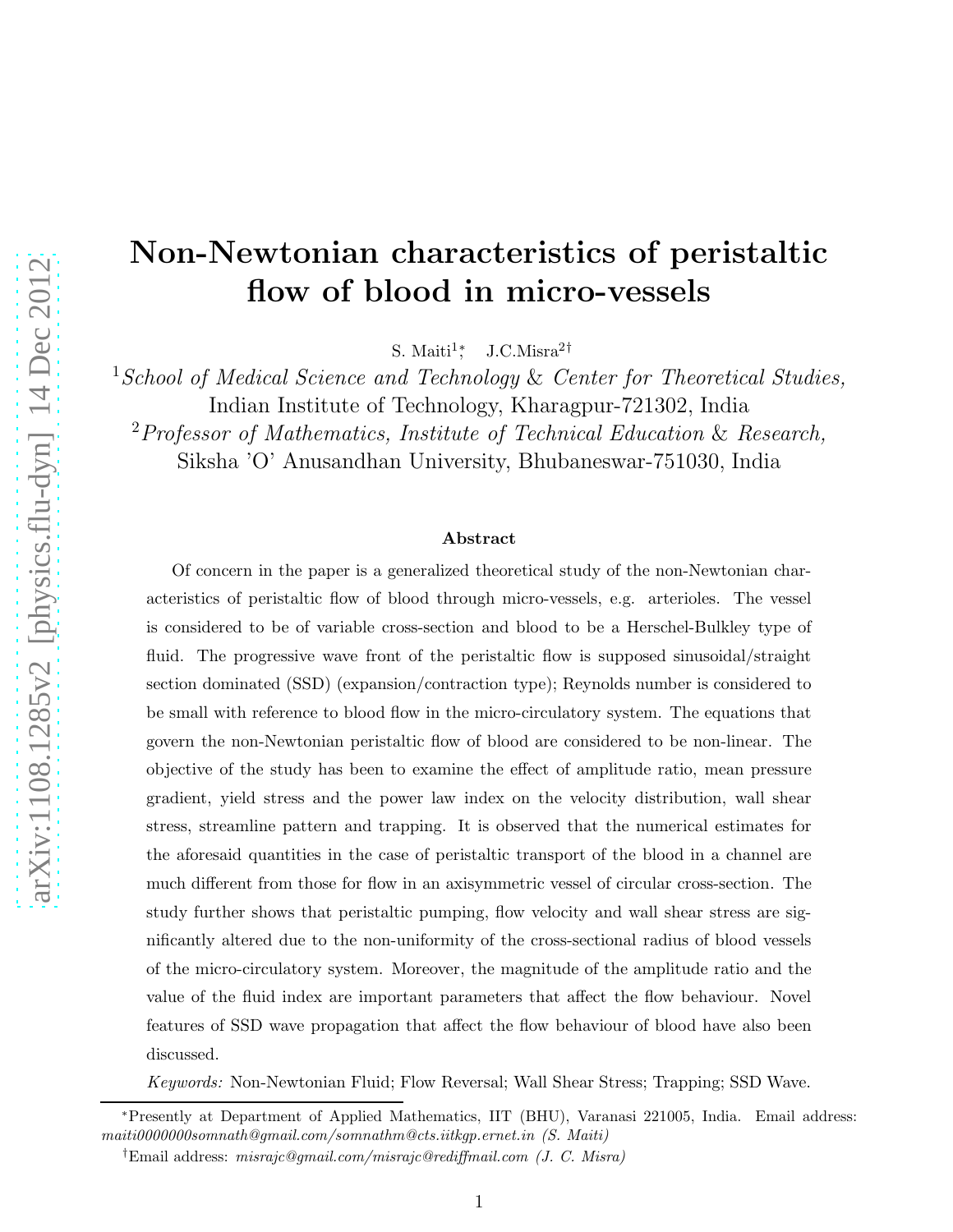## 1 Introduction

Peristaltic transport of fluids through different vessels of human physiological systems is known to physiologists as a natural mechanism of pumping materials. The phenomenon of peristalsis has important applications [1, 2, 3, 4] in the design and construction of many useful devices of biomedical engineering and technology, artificial blood devices such as heart-lung machine, blood pump machine, dialysis machine etc. Apart from physiological studies, many of the essential fluid mechanical characteristics of peristalsis have also been elucidated in analyses of different engineering problems carried out by several researchers. These characteristics become more prominent when the flow is induced by progressive waves of area contraction/expansion along the length of the boundary of a fluid-filled distensible tube. Benefits that can be derived from studies on peristaltic movement have been elaborately discussed in our earlier communications [5, 6, 7, 8, 9, 10, 11, 12, 13, 14]. Further discussion on peristalsis was made by several other researchers (cf. Guyton and Hall [15], Jaffrin and Shapiro [16], Srivastava and Srivastava [31], Vajravelu et al. [18], Hayat et al. [19]).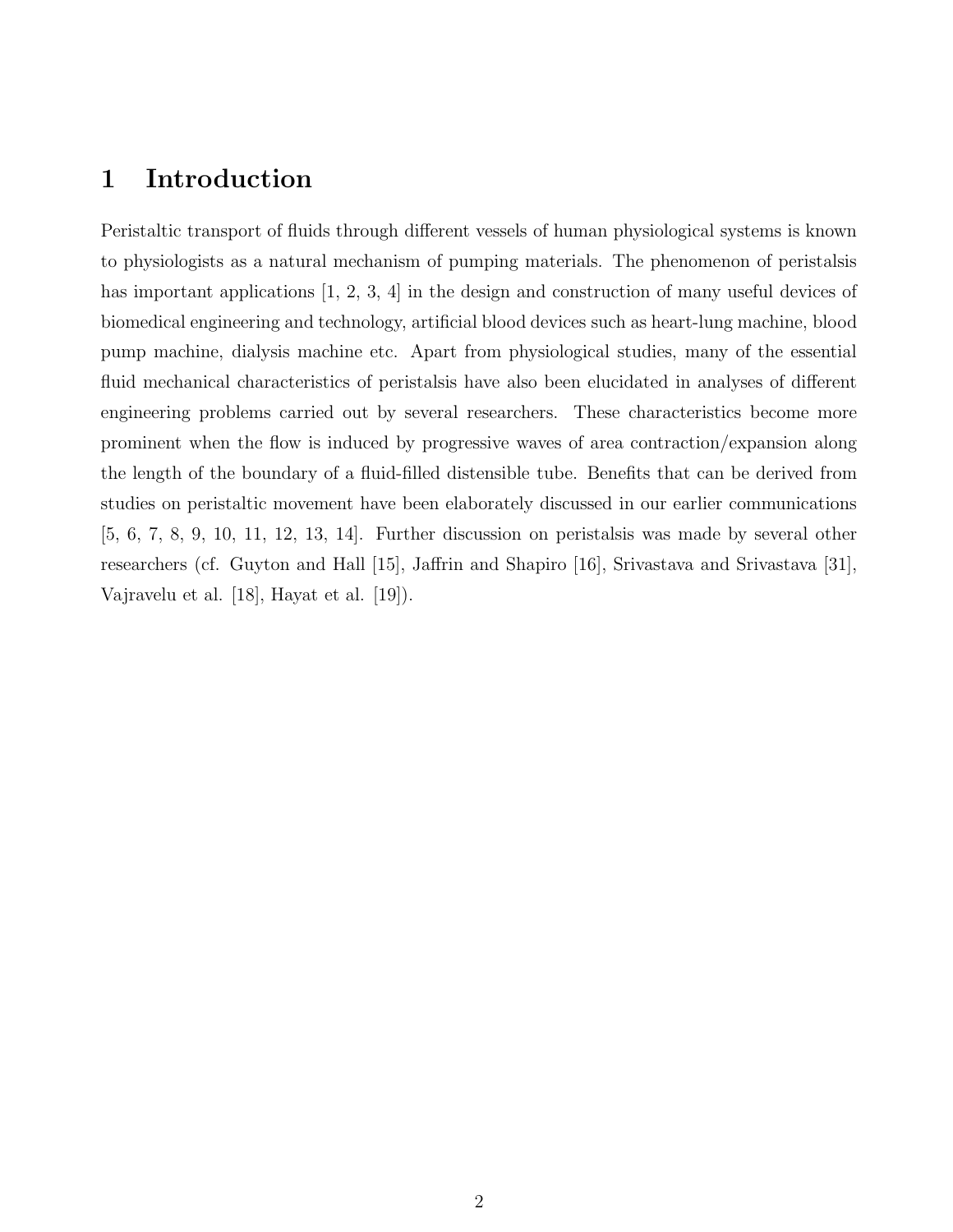| Nomenclature     |                                                                           |
|------------------|---------------------------------------------------------------------------|
| $R, \theta, Z$   | Cylindrical co-ordinates                                                  |
| $\boldsymbol{c}$ | Speed of the travelling wave                                              |
| $\overline{d}$   | Wave amplitude                                                            |
| $a_0$            | Radius of the micro-vessel at the inlet                                   |
| $R_0$            | Radius of the plug flow region                                            |
| Н                | Displacement of the wall in the radial direction                          |
| Ι                | Identity matrix                                                           |
| $\boldsymbol{n}$ | Flow index number                                                         |
| $\boldsymbol{k}$ | Reciprocal of n                                                           |
| $k_1$            | A parametric constant                                                     |
| $\, P \,$        | Fluid pressure                                                            |
| Q                | Flux at any location                                                      |
| $\boldsymbol{t}$ | Time                                                                      |
| Re               | Reynolds number                                                           |
| U, V, W          | Velocity components in $Z$ -, R- and $\theta$ - directions respectively   |
| $\delta$         | Wave number                                                               |
| $\Delta P$       | Pressure difference between the ends of the vessel segment                |
| $\dot{\gamma}$   | Strain rate of the fluid                                                  |
| $\lambda$        | Wave length of the travelling wave motion at the wall                     |
| $\lambda_c$      | A portion of length at which SSD expansion/contraction waves are confined |
| $\mu$            | Blood viscosity                                                           |
| $\mu_0$          | A constant denoting the limiting viscosity of blood                       |
| $\nu$            | Kinematic viscosity of blood                                              |
| $\phi$           | Amplitude ratio                                                           |
| $\prod$          | The second invariant of the strain-rate tensor                            |
| $\Pi_0$          | Limiting value of $\Pi$ defined by (11)                                   |
| $\rho$           | Density of blood                                                          |
| $\tau_0$         | Yield stress of blood                                                     |
| $\tau_h$         | Wall shear stress                                                         |

A theoretical foundation of peristaltic transport in inertia-free Newtonian flows driven by sinusoidal transverse waves of small amplitude was suggested by Fung and Yih [20]. Shapiro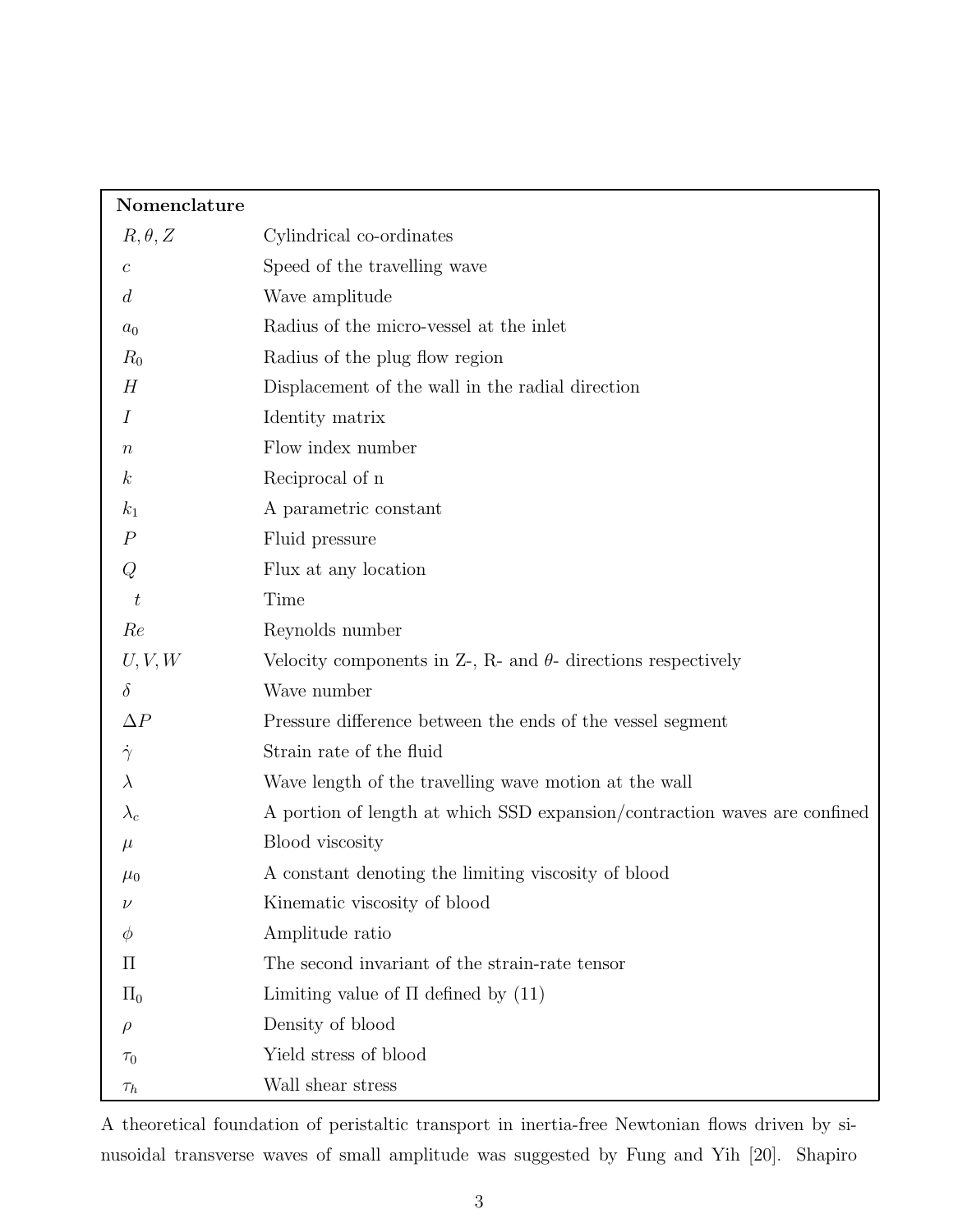et al. [21] presented the closed form solution for an infinite train of peristaltic waves for small Reynolds number flow, where the wave length is large and wave amplitude is arbitrary. The said investigations witnessed a variety of important applications that are very useful in explaining the functioning of various physiological systems, such as flows in ureter, gastro-intestinal tract, small blood vessels of the micro-circulatory system and glandular ducts. Conditions for the the existence of physiologically significant phenomena of trapping and reflux in peristaltic transport were also presented in the aforesaid communication by Shapiro et al. [21]. References to some of the earlier literatures on peristaltic flow of physiological fluids are available in communications of Jaffrin and Shapiro [16] as well as Srivastava and Srivatava [17], while brief reviews of some recent literatures have been made by Tsiklauri and Beresnev [22], Mishra and Rao [23], Yaniv et al. [24], Jimenez-Lozano et al. [25], Nadeem and Akbar [26], Hayat et al. [19] as well as by Pandey and Chaube [27]. Several other studies dealing with analysis of different problems of peristaltic transport of various physiological fluids were reported by different investigators, e.g. Takabatake and Ayukawa [28], Jimenez-Lozano and Sen [29], Bohme and Friedrich [30], Srivastava and Srivastava [31], Provost and Schwarz [32] and Chakraborty [33].

Past experimental observations indicate that the non-Newtonian behaviour of whole blood mainly owes its origin to the presence of erythrocytes. As early as in the sixth decade of the last century, different groups of scientists, viz. Rand et al. [34], Bugliarello et al. [35] and Chien et al. [36] made an observation that the non-Newtonian character of blood is prominent as soon as the hematocrit rises above 20%. However, it plays a dominant role, when hematocrit level lies between 40% and 70%. It is known that the nature of blood flow in small vessels (radius <0.1 mm) at low shear rate (<  $20sec^{-1}$ ) can be represented by a power law fluid (cf. Charm and Kurland [37, 38]). However, Merrill et al. [39] observed that Casson model is somewhat satisfactory for blood flowing in tubes of  $130-1000\mu$  diameter. Later on Scott-Blair and Spanner [40] also reported that blood obeys Casson model for moderate shear rate flows. Further, they observed that Herschel-Bulkley model is more appropriate than Casson model, more particularly for cow's blood. However, they did not report any difference between Casson and Herschel-Bulkley plots over the range where Casson plot is valid for blood.

It is known that most vessels of physiological system are of varying cross-sectional diameter (cf. Wiedman [44], Wiederhielm [45], Lee and Fung [46]). Some initial attempts to perform theoretical studies pertaining to peristaltic transport of physiological fluids in vessels of varying cross section were made by several researchers (cf. Srivastava and Srivastava [17], Wiederhielm [45], Lee and Fung [46], Gupta and Seshadri [47], Srivastava and Srivastava [48]). In all these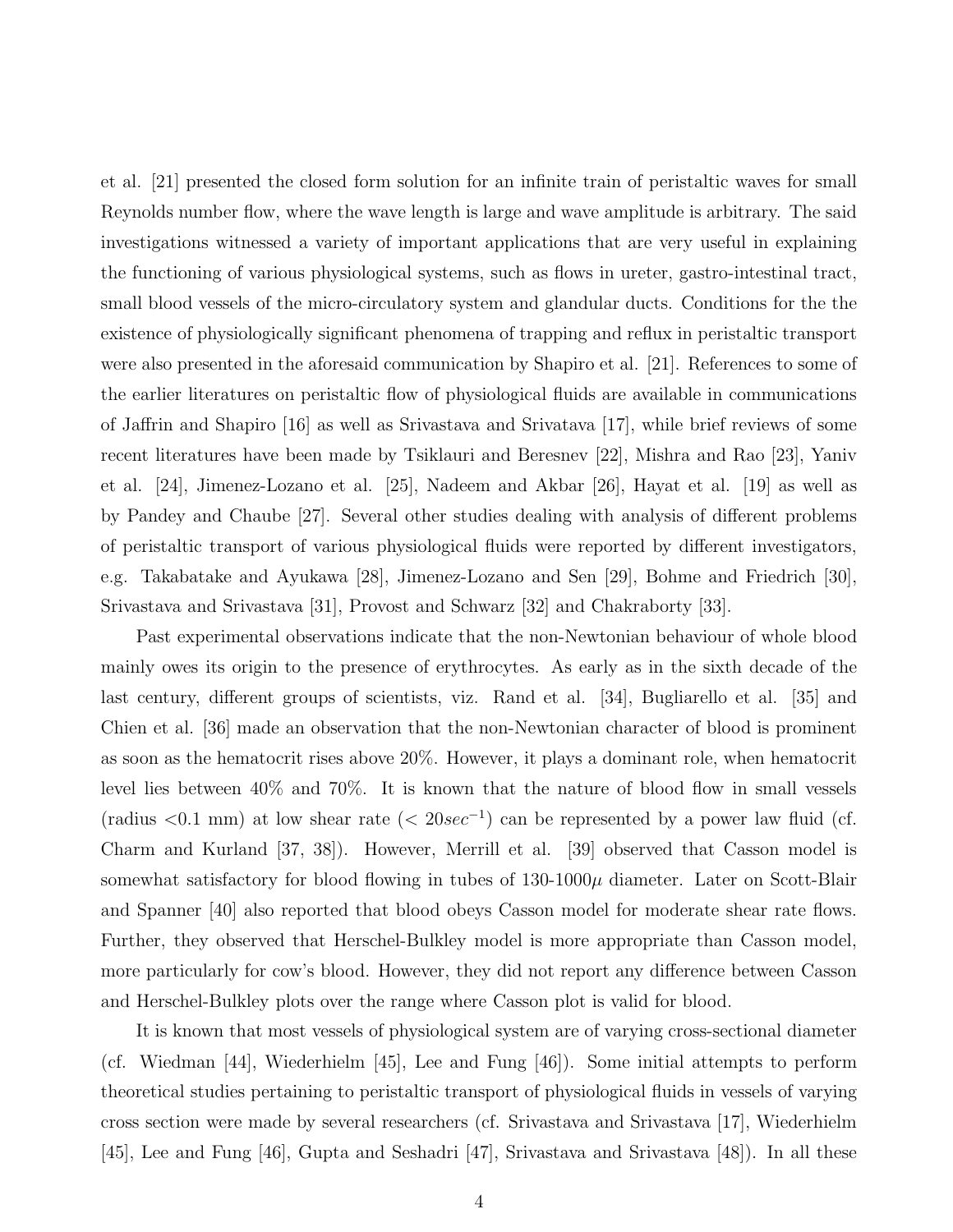studies, the physiological fluids were considered either as Newtonian fluids or non-Newtonian fluids described by Casson/power-law models. However, different flow characteristics have not been adequately explained in these studies. Herschel-Bulkley models are, of course, more suitable to represent some physiological fluids like blood, because the fluids represented by this model describe very well material flows with a non-linear constitutive relationship depicting the behaviour of shear-thinning/shear-thickening fluids that are of much relevance in the field of biomedical engineering ([49]). Moreover, among the various types of non-Newtonian models used to represent blood, Herschel-Bulkley fluid model is more general. Use of this model has the advantage that the corresponding results for fluids represented by Bingham plastic model, power law model and Newtonian fluid model can be derived from those of the Herschel-Bulkley fluid model, as different particular cases. Also, Herschel-Bulkley fluid model yields more accurate results than many other non-Newtonian models.

In view of all the above, a study concerning the analysis of a non-linear problem of peristaltic flow of blood in a vessel of the micro-circulatory system has been undertaken here, by treating blood as a non-Newtonian fluid of Herschel-Bulkley type and the vessel to be of varying cross-section. It is worthwhile to mention that although flow through axisymmetric tubes is qualitatively almost similar to the case of flow in channels, magnitude of different physiological quantities associated with flow and pressure differ appreciably. Since for blood flow in the micro-circulatory system, the Reynolds number is low and since the ratio between the radius of the tube and the wave length is small, the theoretical analysis has been performed by using the lubrication theory [21]. Based upon the analytical study, extensive numerical calculations have been made. Keeping a specific situation of micro-circulation in view, the pumping performance has been investigated numerically. The computational results are presented for the velocity distribution of blood, the wall shear stress distribution as well as the streamline pattern and trapping. Influence of SSD wave front on various flow variables concerned with peristaltic transport has been discussed. The plots give a clear view of the qualitative variation of various fluid mechanical parameters. The results presented for shear thinning and shear thickening fluids are quite relevant in the context of various studies of blood rheology. It is important to mention here that normal blood usually behaves like a shear thinning fluid for which with the increase in shear rate, the viscosity decreases. As mentioned in [41, 42, 43], in the case of hardened red blood cell suspensions, the fluid behaviour is similar to that of a shear thickening fluid for which the fluid viscosity is enhanced due to increase in shear rate.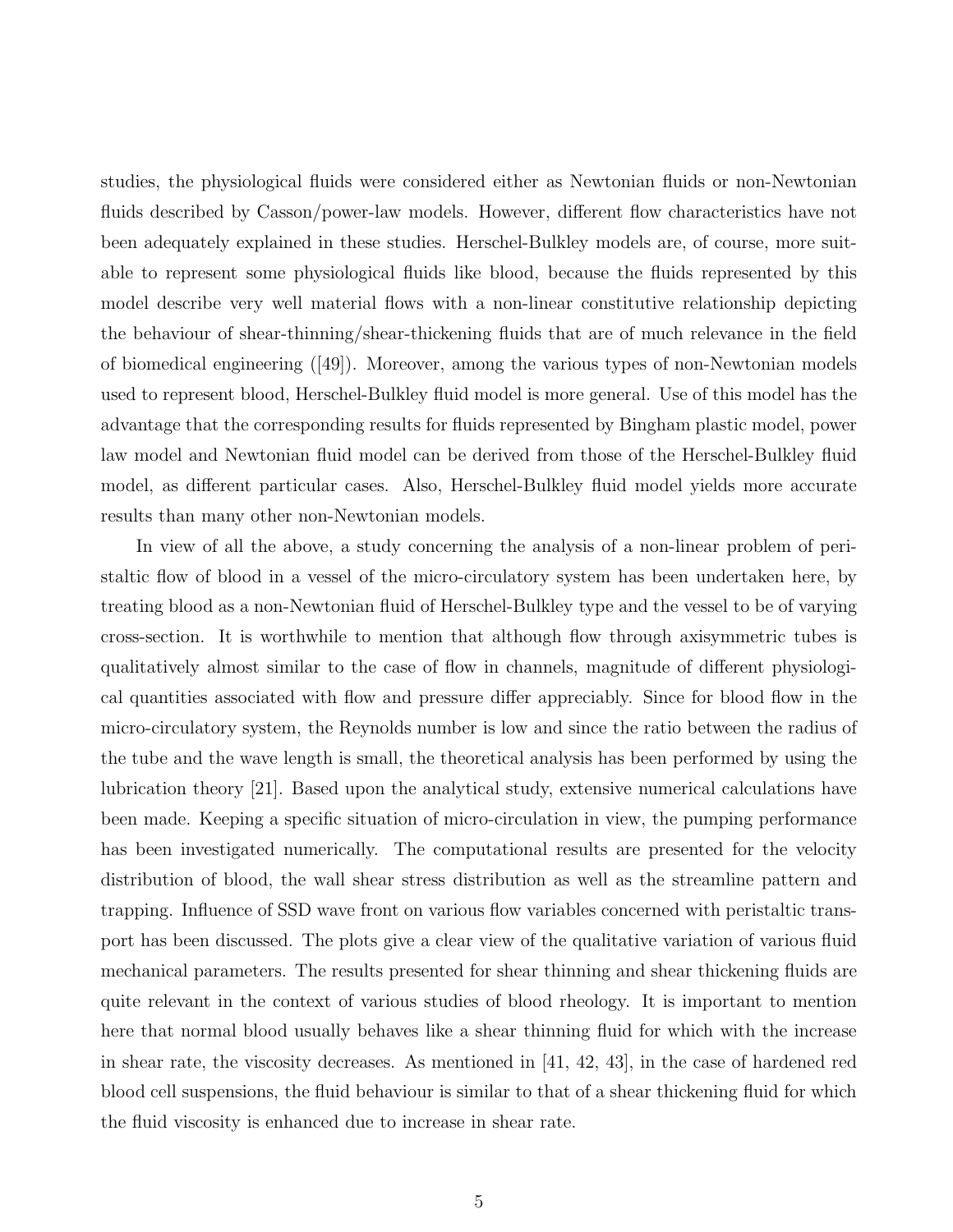The study provides some novel information by which we can have a better insight of blood flows taking place in the micro-circulatory system. More particularly, it has an important bearing on the clinical procedure of extra-corporeal circulation of blood through the use of the heart-lung machine that may result in damage of erythrocytes owing to high variation of the wall shear stress. In addition, the results should find useful application in the development of roller pumps and arthro-pumps by which fluids are transported in living organs.

### 2 Formulation

A non-linear problem concerning the peristaltic motion of blood in a micro-vessel will be studied here, by considering blood as an incompressible viscous non-Newtonian fluid. The non-Newtonian viscous behaviour will be represented by Herschel-Bulkley fluid model. The vessel will be considered to be of varying cross-sectional radius. However, it will be considered as an axisymmetric vessel and the flow that takes place through it as also axisymmetric.

We take  $(R,\theta,Z)$  as the cylindrical coordinates of the location of any fluid particle, Z being measured in the direction of wave propagation.  $R = H$  (cf. Fig. 1) represents the wall of the micro-vessel and the flow is supposed to be induced by either a progressive sinusoidal wave or an SSD expansion/contraction wave train propagating with a constant speed  $c$  travelling down the wall, such that

$$
H = a(Z) + d \sin\left(\frac{2\pi}{\lambda}(Z - ct)\right),\tag{1}
$$

$$
H = \begin{cases} a(Z) + d \sin\left(\frac{\pi}{\lambda_c}(Z - ct)\right) & : \text{if } 0 \le Z - ct \le \lambda_c \\ a(Z) & : \text{if } \lambda_c \le Z - ct \le \lambda, \end{cases}
$$
 (2)

$$
H = \begin{cases} a(Z) - d \sin\left(\frac{\pi}{\lambda_c}(Z - ct)\right) & \text{if } 0 \le Z - ct \le \lambda_c \\ a(Z) & \text{if } \lambda_c \le Z - ct \le \lambda; \end{cases} \tag{3}
$$

The SSD expansion/contraction waves defined by equations (2) and (3) are confined to a portion of length  $\lambda_c$ . Let us consider  $a(Z)=a_0 + k_1Z$ , where  $a(Z)$  represents the radius of the vessel at any axial distance Z from the inlet,  $a_0$  is the radius at the inlet and  $k_1(\langle 1 \rangle)$  is a constant whose magnitude depends on the length of the vessel as well as on the dimensions of the inlet and the exit; b is the wave amplitude, t is the time variable and  $\lambda$  denotes the wave length.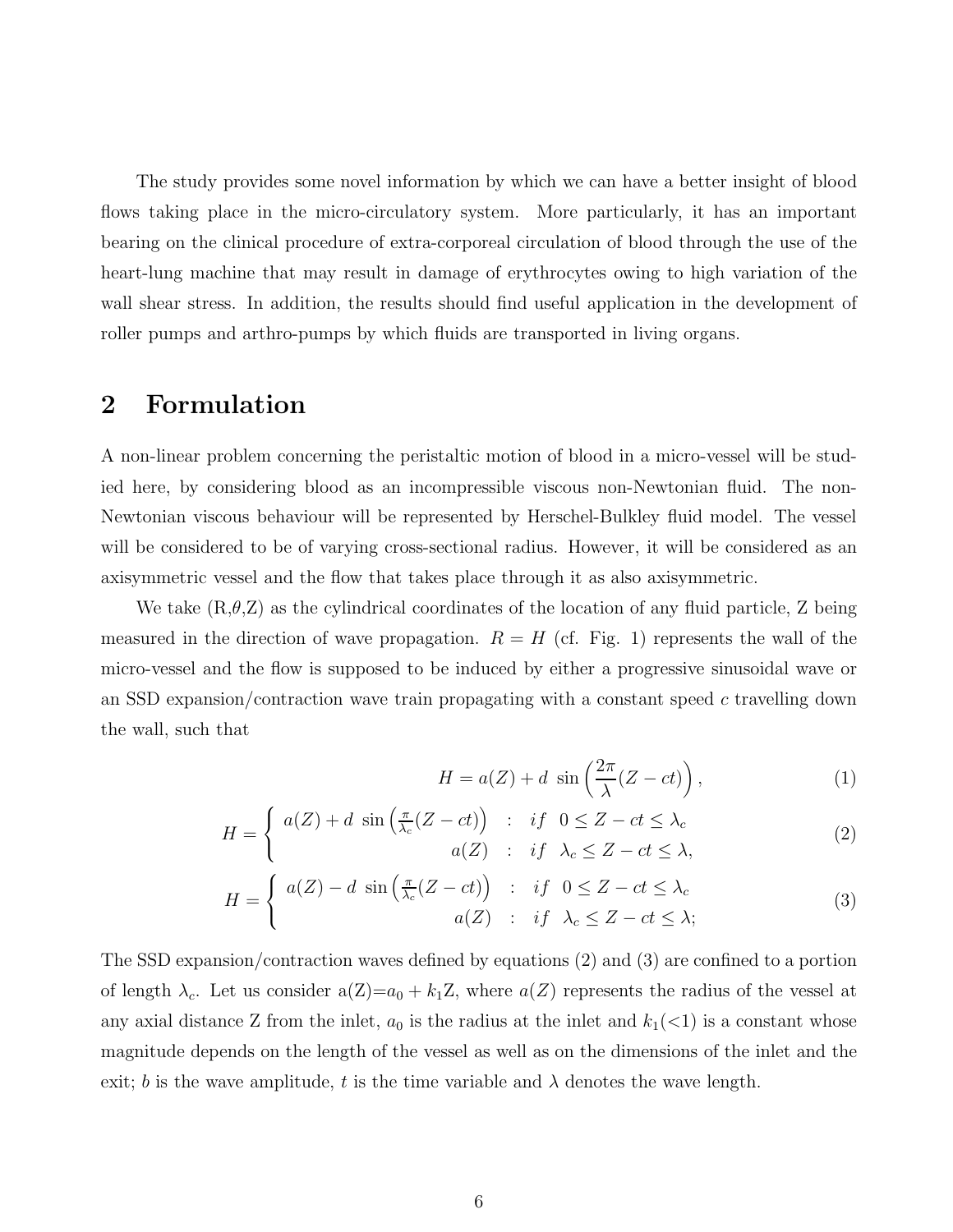

Figure 1: A physical sketch of the problem for a tapered vessel in the case of (a) Sinusoidal wave, (b) SSD expansion wave and (c) SSD contraction wave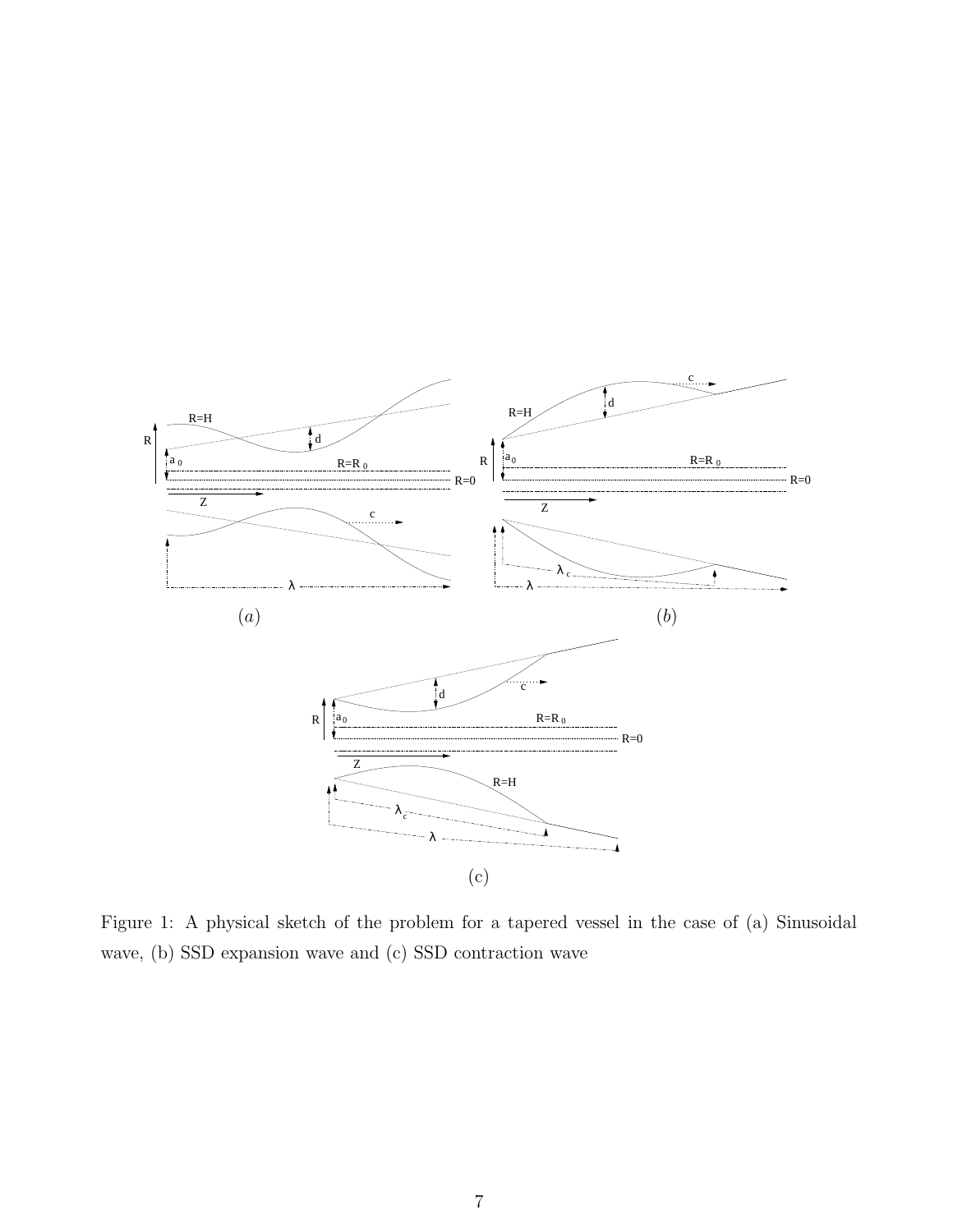### 3 Analysis

Using the fixed frame of reference we shall perform the analysis of the non-linear problem. For the model formulated in the preceding section, flow of blood in the micro-vessel can be assumed to be governed by the partial differential equations

$$
\nabla \cdot \mathbf{V} = 0 \tag{4}
$$

and 
$$
\rho \frac{dV}{dt} = \nabla \sigma + \rho f,
$$
 (5)

where **V** is the velocity, f the body force per unit mass,  $\rho$  the fluid density and  $\frac{d}{dt}$  the material time-derivative.  $\sigma$  represents the Cauchy stress tensor defined by

$$
\sigma = -PI + T,
$$
  
in which  $T = 2\mu E_{ij} + \eta IS,$   
and  $S = \nabla \cdot \mathbf{V},$ 

 $E_{ij}$  being the symmetric part of the velocity gradient, defined by

$$
E_{ij} = \frac{1}{2}[L + L^T],
$$
  
where  $L = \nabla V$ .

 $-PI$  represents the indeterminate part of the stress due to the constraint of incompressibility, while  $\mu$  and  $\eta$  denote viscosity parameters.

As mentioned in Sec. 1, blood in micro-vessels is considered in the present study as a Herschel-Bulkley fluid [50, 51]. It may be mentioned that Herschel-Bulkley model is the representative of the combined effect of Bingham plastic and power-law behavior of the fluid. When strain-rate  $\dot{\gamma}$  is low such that  $\dot{\gamma} < \frac{\tau_0}{\mu_0}$ , the fluid behaves like a viscous fluid with constant viscosity  $\mu_0$ . But as the strain rate increases and the yield stress threshold  $(\tau_0)$  is reached, the fluid behavior is better described by a power law of the form

$$
\mu = \frac{\tau_0 + \alpha \left\{ \dot{\gamma}^n - \left( \frac{\tau_0}{\mu_0} \right)^n \right\}}{\dot{\gamma}},
$$

in which  $\alpha$  and n denote respectively the consistency factor and the power law index.  $n < 1$ corresponds to a shear thinning fluid, while for a shear thickening fluid  $n > 1$ .

In the case of a uniformly circular vessel, if the length of the vessel is an integral multiple of the wavelength and the pressure difference between the ends of the vessel is a constant, the flow is steady in the wave frame. Since in the present study, the geometry of wall surface is considered non-uniform, the flow is inherently unsteady in the laboratory frame as well as in the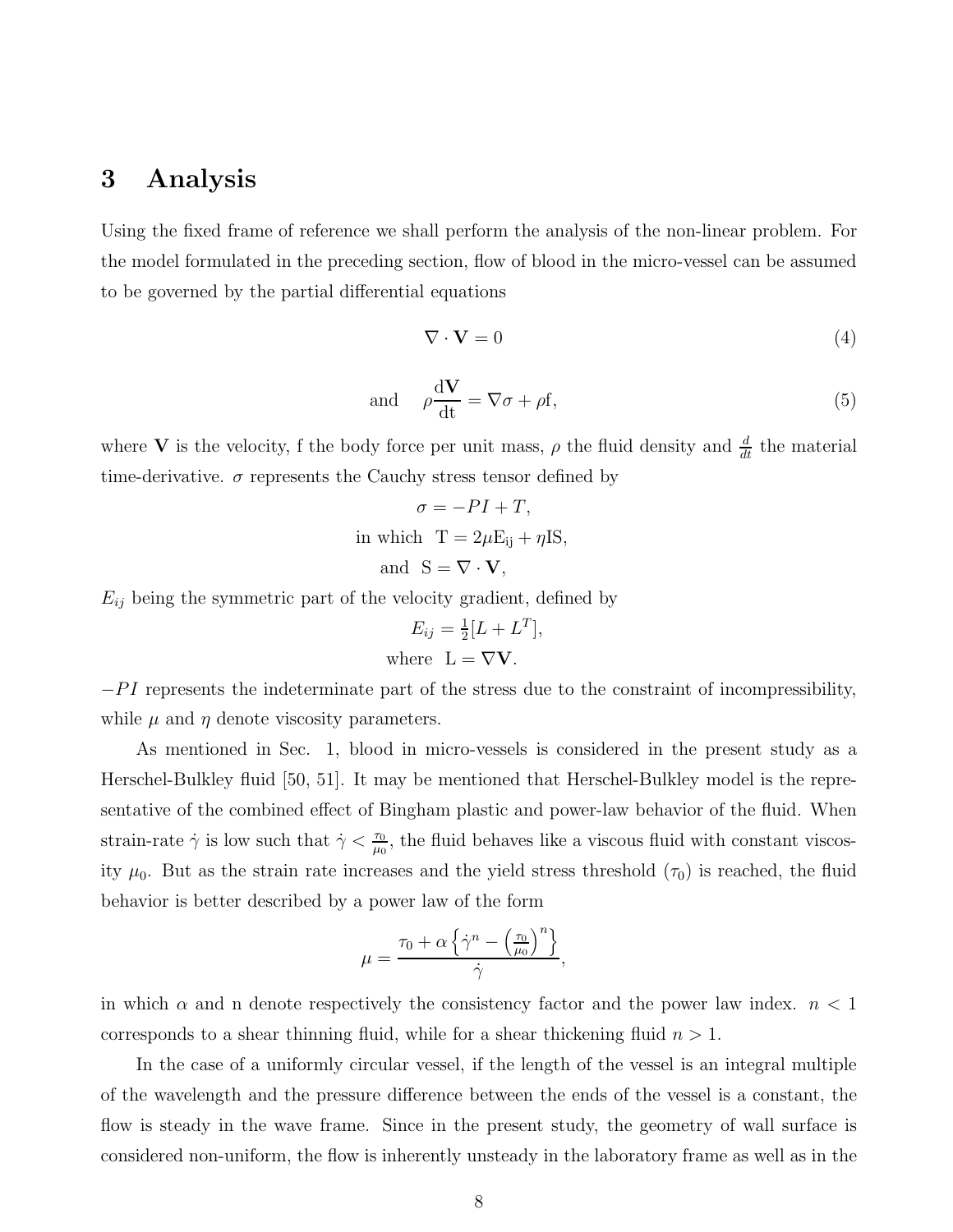wave frame of reference. Disregarding the body forces (i.e. taking f=0) the Herschel-Bulkley equations that are being considered here as the governing equations of the incompressible fluid motion in the micro-vessel, in the fixed frame of reference may be put in the form

$$
\rho \left( \frac{\partial U}{\partial t} + U \frac{\partial U}{\partial Z} + V \frac{\partial U}{\partial R} \right) = -\frac{\partial P}{\partial Z} + \frac{1}{R} \frac{\partial (R\tau_{RZ})}{\partial R} + \frac{\partial \tau_{ZZ}}{\partial Z}
$$
(6)

$$
\rho \left( \frac{\partial V}{\partial t} + U \frac{\partial V}{\partial Z} + V \frac{\partial V}{\partial R} \right) = -\frac{\partial P}{\partial R} + \frac{1}{R} \frac{\partial (R\tau_{RR})}{\partial R} + \frac{\partial \tau_{RZ}}{\partial Z}
$$
(7)

with 
$$
\tau_{ij} = 2\mu E_{ij} = \mu \left( \frac{\partial U_i}{\partial X_j} + \frac{\partial U_j}{\partial X_i} \right)
$$
, (8)

$$
\mu = \begin{cases}\n\mu_0 & \text{: } for \Pi \le \Pi_0, \\
\alpha \Pi^{n-1} + \tau_0 \Pi^{-1} & \text{: } for \Pi \ge \Pi_0\n\end{cases}
$$
\n(9)

$$
\Pi = \sqrt{2E_{ij}E_{ij}}\tag{10}
$$

The limiting viscosity  $\mu_0$  is considered such that

$$
\mu_0 = \alpha \Pi_0^{n-1} + \tau_0 \Pi_0^{-1}.
$$
\n(11)

The following non-dimensional variables will be introduced in the analysis that follows:

$$
\bar{Z} = \frac{Z}{\lambda}, \quad \bar{R} = \frac{R}{a_0}, \quad \bar{U} = \frac{U}{c}, \quad \bar{V} = \frac{V}{c\delta}, \quad \delta = \frac{a_0}{\lambda}, \quad \bar{P} = \frac{a_0^{n+1}P}{\alpha c^n \lambda}, \quad \bar{t} = \frac{ct}{\lambda}, \quad h = \frac{H}{a_0}, \quad \phi = \frac{d}{a_0},
$$
\n
$$
Re = \frac{\rho a_0^n}{\alpha c^{n-2}}, \quad \bar{\lambda}_c = \frac{\lambda_c}{\lambda}, \quad \bar{\tau}_0 = \frac{\tau_0}{\alpha \left(\frac{c}{a_0}\right)^n}, \quad \bar{\tau}_{RZ} = \frac{\tau_{RZ}}{\alpha \left(\frac{c}{a_0}\right)^n}, \quad \bar{\Psi} = \frac{\Psi}{a_0 c}.
$$
\n(12)

The equation governing the flow of the fluid can now be rewritten in the form (dropping the bars over the symbols)

$$
Re \delta \left( \frac{\partial U}{\partial t} + U \frac{\partial U}{\partial Z} + V \frac{\partial U}{\partial R} \right) = -\frac{\partial P}{\partial Z} + \frac{1}{R} \frac{\partial \left( \Phi \left( R \frac{\partial U}{\partial R} + R \delta^2 \frac{\partial V}{\partial Z} \right) \right)}{\partial R} + 2 \delta^2 \frac{\partial \left( \Phi \frac{\partial U}{\partial Z} \right)}{\partial Z} \tag{13}
$$

$$
Re\delta^3 \left( \frac{\partial V}{\partial t} + U \frac{\partial V}{\partial Z} + V \frac{\partial V}{\partial R} \right) = -\frac{\partial P}{\partial R} + \delta^2 \frac{1}{R} \frac{\partial \left( R \Phi \frac{\partial V}{\partial R} \right)}{\partial R} + \delta^2 \frac{\partial \left( \Phi \left( \frac{\partial U}{\partial R} + \delta^2 \frac{\partial V}{\partial Z} \right) \right)}{\partial Z} \tag{14}
$$

where 
$$
\Phi = \left| \sqrt{2\delta^2 \left\{ \left( \frac{\partial V}{\partial R} \right)^2 + \left( \frac{V}{R} \right)^2 + \left( \frac{\partial U}{\partial Z} \right)^2 \right\} + \left( \frac{\partial U}{\partial R} + \delta^2 \frac{\partial V}{\partial Z} \right)^2} \right|^{n-1} + \tau_0 \left| \sqrt{2\delta^2 \left\{ \left( \frac{\partial V}{\partial R} \right)^2 + \left( \frac{V}{R} \right)^2 + \left( \frac{\partial U}{\partial Z} \right)^2 \right\} + \left( \frac{\partial U}{\partial R} + \delta^2 \frac{\partial V}{\partial Z} \right)^2} \right|^{-1}
$$
(15)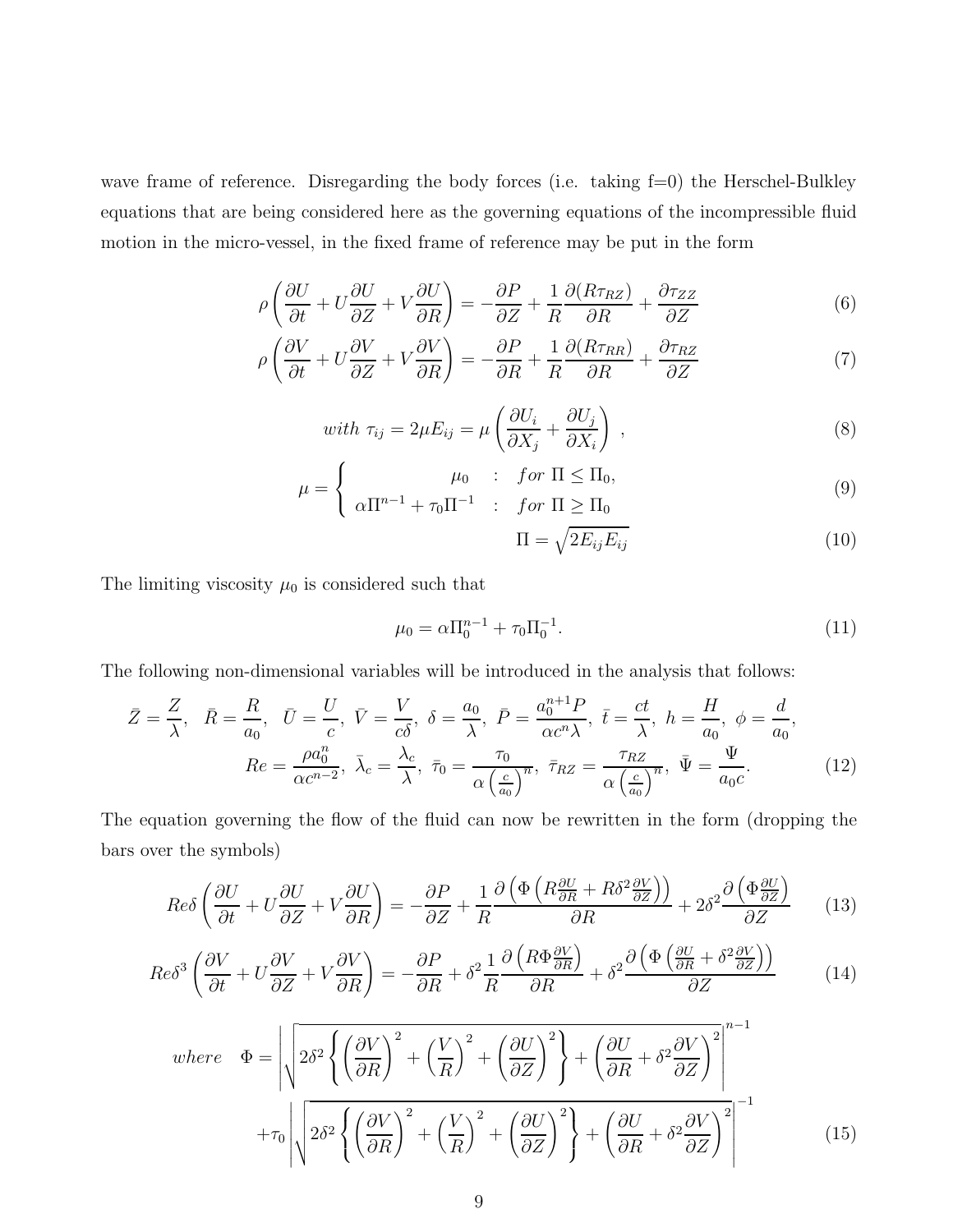We now use the long wavelength approximation ( $\delta \ll 1$ ) and the lubrication approach [21, 23]. Then the governing equations stated earlier describing the flow in the laboratory frame of reference in terms of the dimensionless variables (12), assume the form

$$
0 = -\frac{\partial P}{\partial Z} + \frac{1}{R} \frac{\partial (R \frac{\partial U}{\partial R} | \frac{\partial U}{\partial R} |^{n-1} + \tau_0)}{\partial R}
$$
(16)

and 
$$
0 = -\frac{\partial P}{\partial R}.
$$
 (17)

Also the form of the boundary conditions will now be

$$
\Psi = 0, \ \frac{\partial U}{\partial R} = \frac{\partial \left(\frac{1}{R}\frac{\partial \Psi}{\partial R}\right)}{\partial R} = 0, \ \tau_{RZ} = 0 \ at \ R = 0; \tag{18}
$$

and 
$$
U = \frac{1}{R} \frac{\partial \Psi}{\partial R} = 0
$$
 at  $R = h$ . (19)

The solution of equation (16) subject to the conditions (18) and (19) is found to be given by

$$
U(R, Z, t) = \frac{1}{(k+1)P_1} \left[ (P_1h - \tau_0)^{k+1} - (P_1R - \tau_0)^{k+1} \right], 0 \le R \le h \tag{20}
$$

where  $P_1 = -\frac{1}{2}$ 2  $\frac{\partial P}{\partial Z}$  and  $k = \frac{1}{n}$ .

If 
$$
R_0
$$
 be the radius of plug flow region (where  $\mu_0 = \infty$ ),

$$
\frac{\partial U}{\partial R} = 0 \ \ at \ R = R_0.
$$

It follows from (20) that

$$
R_0 = \tau_0/P_1.
$$

If  $\tau_{RZ} = \tau_h$  at R=h, we find  $h = \tau_h/P$ .

Thus 
$$
\frac{R_0}{h} = \frac{\tau_0}{\tau_h} = \tau \ (say), \ \ 0 < \tau < 1.
$$
 (21)

Then the expression of the plug velocity turns out to be

$$
U_P = \frac{(P_1 h - \tau_0)^{k+1}}{(k+1)P_1}.\tag{22}
$$

In order to determine the stream function  $\Psi$  we use the boundary conditions

$$
\Psi_P = 0 \text{ at } R = 0
$$
  
and  $\Psi = \Psi_P$  at  $R = R_0$ .

Integrating (20) and (22), the stream function is found in the form

$$
\Psi = \frac{P_1^k}{k+1} \left[ \frac{R^2}{2} (h - R_0)^{k+1} - \frac{(R - R_0)^{k+2} ((k+2)R + R_0)}{(k+2)(k+3)} \right], \quad R_0 \le R \le h \tag{23}
$$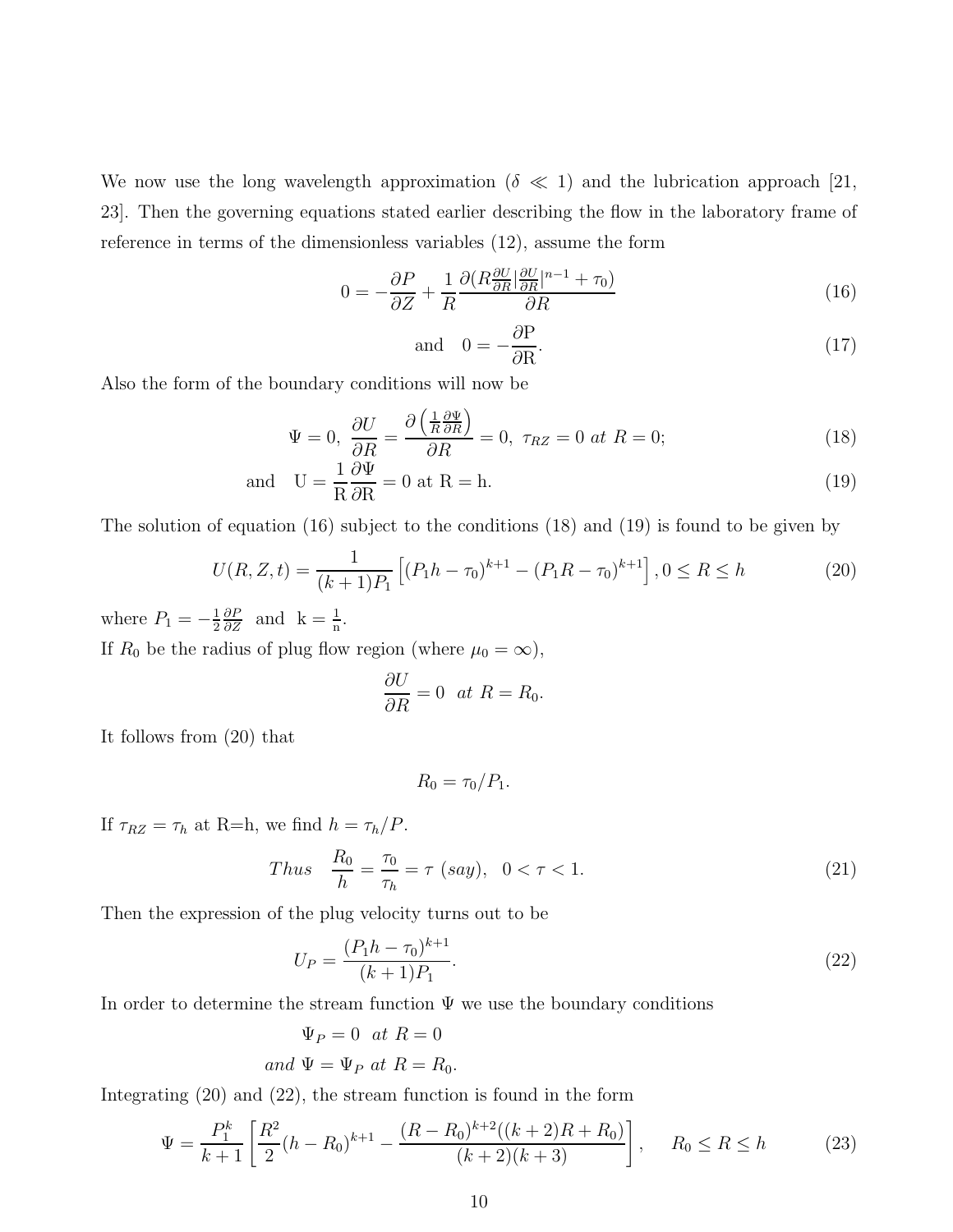and 
$$
\Psi_P = \frac{P_1^k (h - R_0)^{k+1} R^2}{2(k+1)}, \qquad 0 \le R \le R_0
$$
 (24)

The instantaneous rate of volume flow through the micro-vessel,  $\overline{Q}$  is given by

$$
\bar{Q}(Z,t) = 2 \int_0^{R_0} RU dR + 2 \int_{R_0}^h RU dR
$$

$$
= \frac{P_1^k (h - R_0)^{k+1} (h^2(k^2 + 3k + 2) + 2R_0 h(k+2) + 2R_0^2)}{(k+1)(k+2)(k+3)}, \quad k = \frac{1}{n}.
$$
 (25)

From (25), we have

$$
P_1 = -\frac{1}{2} \frac{\partial P}{\partial Z} = \left[ \frac{\bar{Q}(Z,t)(k+1)(k+2)(k+3)}{(h-R_0)^{k+1}(h^2(k^2+3k+2)+2R_0h(k+2)+2R_0^2)} \right]^n
$$
  
= 
$$
\left[ \frac{\bar{Q}(Z,t)(k+1)(k+2)(k+3)}{h^{k+3}(1-\tau)^{k+1}((k^2+3k+2)+2\tau(k+1)+2\tau^2)} \right]^n.
$$
 (26)

The average pressure difference per wave length can now be calculated by using the formula

$$
\Delta P = \int_0^1 \int_0^1 \left(\frac{\partial P}{\partial Z}\right) dZ dt \tag{27}
$$

We observe that when  $n = 1$ ,  $\tau = 0$  and  $k_1 = 0$ , the equations (20), (23), (25) and (26) reduce to those obtained by Shapiro et al. [21] for a Newtonian fluid. Our results also match with those of Lardner and Shack [52], when the eccentricity of the elliptical motion of cilia tips is set equal to zero in their analysis for a Newtonian fluid flowing on a uniform channel. Also, for  $n = 1$  and  $R_0 = 0$ , equation (26) tallies with that obtained by Gupta and Seshadri [47] for a Newtonian fluid of constant viscosity.

To obtain the quantitative results, the instantaneous rate of volume flow  $\overline{Q}(Z, t)$  has been considered to be periodic in (Z-t) [47, 48], so that  $\overline{Q}$  appearing in equation (26) can be represented as

$$
\bar{Q}^n(Z,t) = \begin{cases}\nQ^n + \phi^2 \sin^2 2\pi (Z-t) + \frac{2\phi(1+k_1\lambda Z)\sin 2\pi (Z-t)}{a_0} - \frac{\phi^2}{2} & \text{for sinusoidal wave,} \\
Q^n + h^2 - 1 - \frac{\lambda_c \phi^2}{2} - \frac{4\lambda_c \phi}{\pi} & \text{for SSD expansion wave,} \\
Q^n + h^2 - 1 - \frac{\lambda_c \phi^2}{2} + \frac{4\lambda_c \phi}{\pi} & \text{for SSD contraction wave.}\n\end{cases}\n\tag{28}
$$

In (28), Q represents the time-averaged flow flux. Since the right hand side of equation (27) cannot be integrated in closed form, for non-uniform/uniform geometry, for further investigation of the problem under consideration, we had to resort to the use of software Mathematica. This helped us calculate the numerical estimate of the pressure difference,  $\Delta P$  given by (27).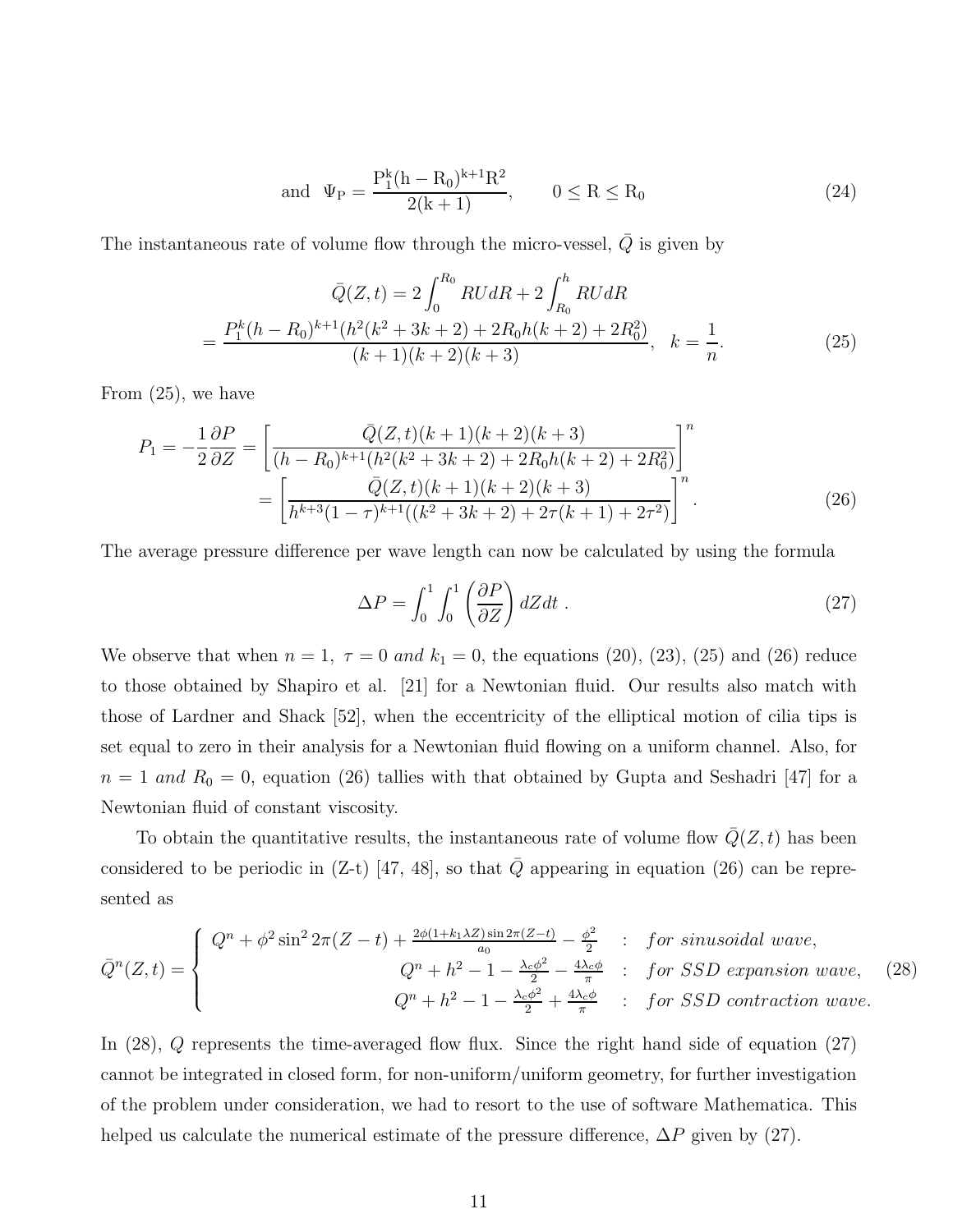

Figure 2: Variation of axial velocity in the radial direction at  $Z=0.5$ , (a) Newtonian fluid, (b) Shear-thinning fluid

### 4 Quantitative Investigation

Theoretical estimates of different physical quantities that are of relevance to the physiological problem of blood flow in the micro-circulatory system have been obtained on the basis of the present study. For this purpose, the following data that are valid in the physiological range [15, 17, 41, 53] have been used:

 $a_0 = 10$  to 60 $\mu$ m,  $\phi = 0.1$  to 0.9,  $\frac{a_0}{\lambda} = 0.01$  to 0.02,  $\Delta P = -300$  to 50;  $\tau = 0.0$  to 0.2;  $Q=0$  to 2, n=  $\frac{1}{3}$  to 2. The value of  $k_1$  for the non-uniform geometry of the micro-vessel, has been chosen to match with physiological system. Thus for arterioles, which are of converging type, the width of the outlet of one wave length has been taken to be 25% less than that of the inlet; in the case of diverging vessels (e.g. venules), the width of the outlet of one wave length has been taken 25% more than that of the inlet.

### 4.1 Distribution of Velocity

For different values of the amplitude ratio  $\phi$ , flow index number n,  $k_1$  and  $\tau$ , Figs. 2-6 present the distribution of axial velocity of blood in the cases of free pumping, pumping and co-pumping zones. Fig. 2 shows that the results computed on the basis of our study for the particular case of a Newtonian fluid and shear-thinning fluid  $(n = 2/3)$  tally well with the results reported by Shapiro et al. [21] and Srivastava and Srivastava [31], respectively when the amplitude ratio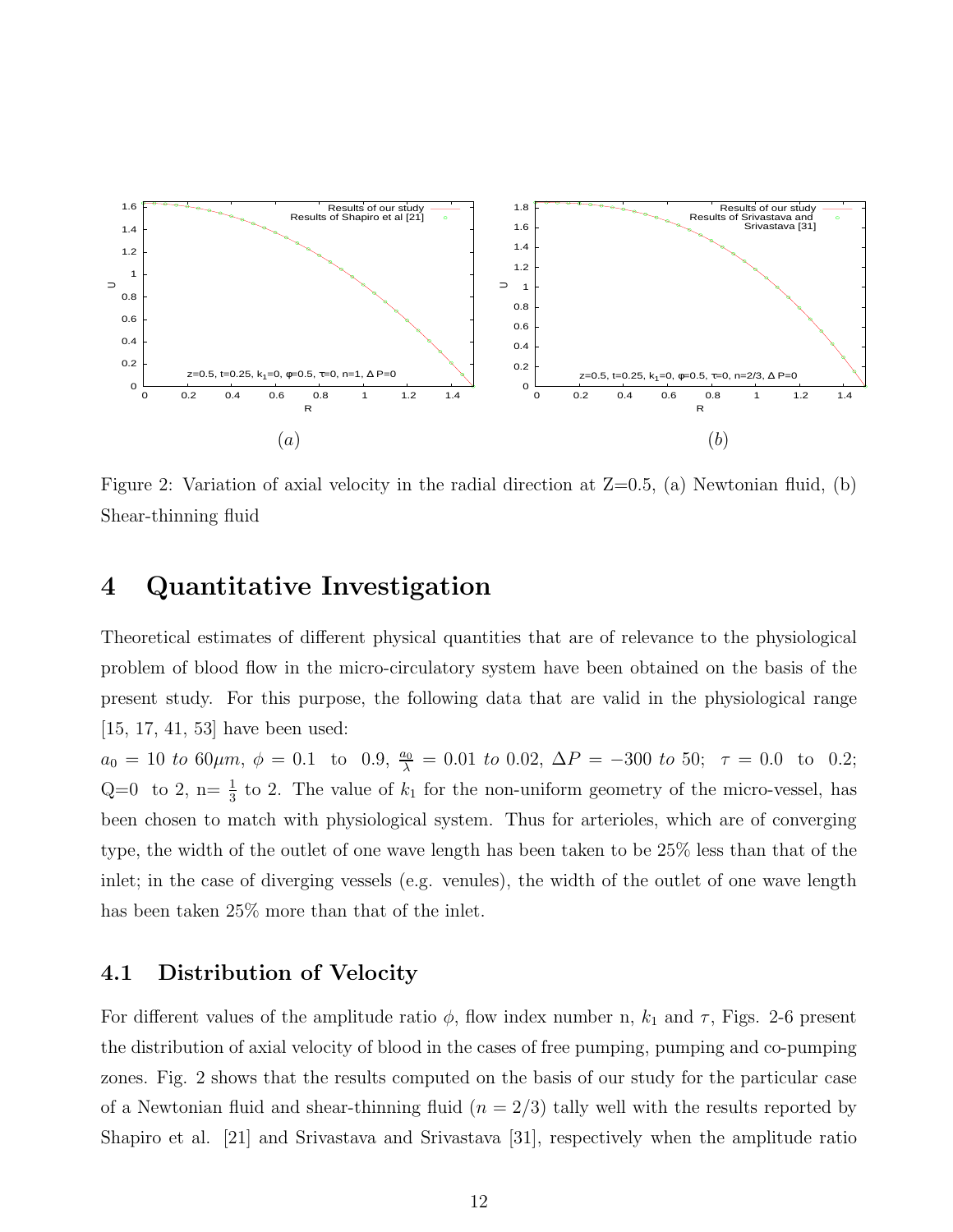

Figure 3: Aerial view of the velocity distribution at different instants of time, when  $n = 2/3$ ,  $k_1 =$ 0,  $\Delta P = 0$ ,  $\tau = 0.1$ ,  $\phi = 0.5$  for a non-Newtonian fluid of shear thinning type (a) t=0.0 (b) t=0.25 (c) t=0.5 (d) t=0.75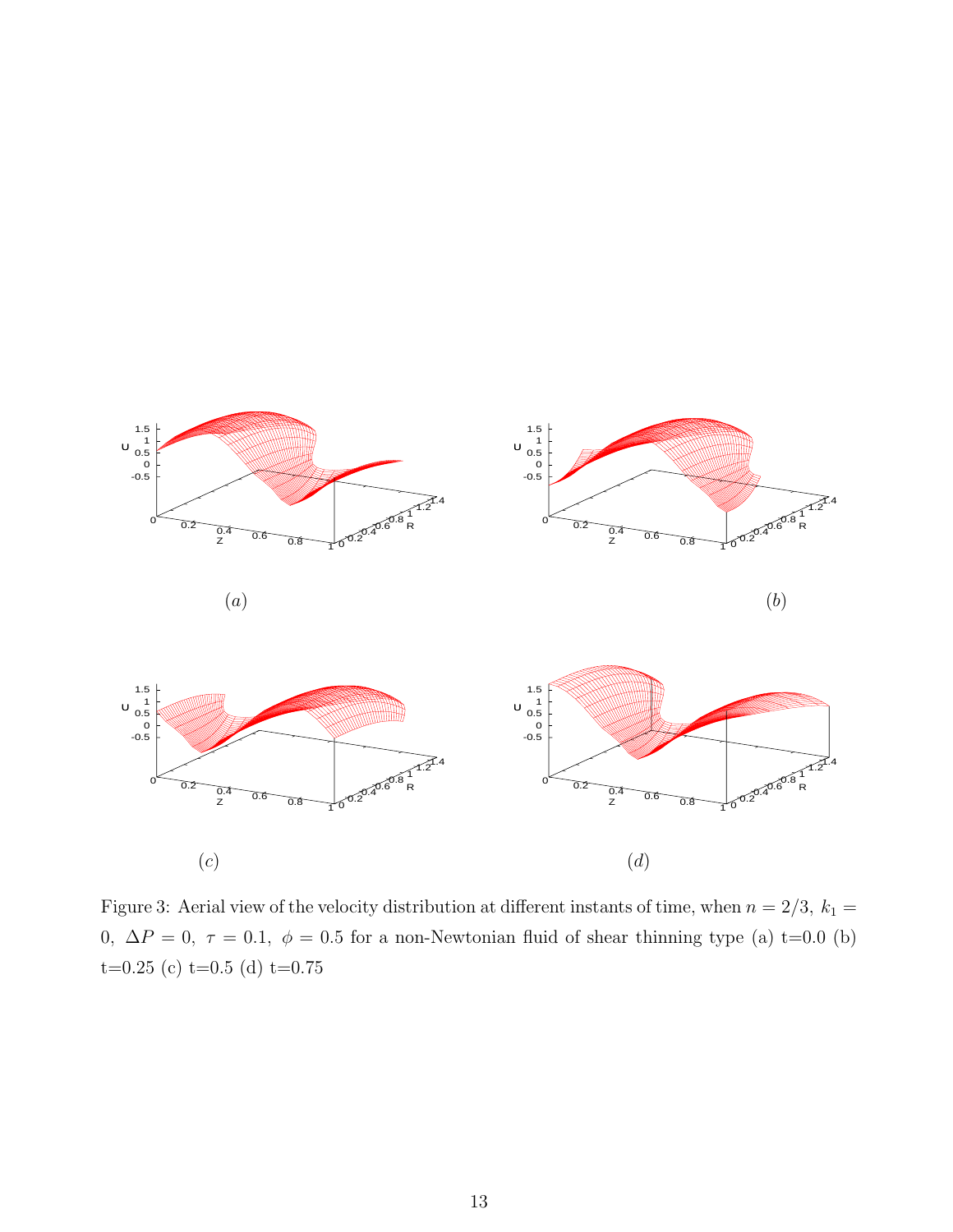

Figure 4: Velocity distribution at different instants of time.

 $\phi = 0.5$ . Since the velocity profiles along with the radius of the blood vessels change with time, we have investigated the distribution of velocity at a time interval of a quarter of a wave period. Fig. 3 gives us the aerial view of a few typical axial velocity distributions for a Newtonian fluid and a shear-thinning fluid  $(n=2/3)$  flowing in uniform micro-vessels, while Fig. 4 presents the velocity distribution in a vessel at different instants of time. Fig. 5 reveals that at any instant of time, there exists a retrograde flow region. However, the forward flow region is predominant in this case, since the time-averaged flow rate is positive. For a shear-thinning fluid  $(n=2/3)$ , the present study indicates that there exist two stagnation points on the axis. For example, at time t=0.25, one of the stagnation points lies between  $Z=0.0$  and  $Z=0.25$ , while the other lies between  $Z=0.75$  and  $Z=1.0$ . Similar observations were made numerically by Takabatake and Ayukawa [28] for a Newtonian fluid. Figs. 5(a)-(b) depict that in both the regions, as  $\tau$ increases, the magnitude of velocity decreases for both types of fluids mentioned above. It can be observed from Fig. 5(c-d) that for a Herschel-Bulkley fluid (with n=2/3) when  $\Delta P = 0$ , the velocity in both the regions of backward and forward flows is enhanced as the value of  $\phi$ increases in the interval  $0 < \phi < 0.6$ , but beyond  $\phi = 0.6$ , the velocity in the backward flow region decreases with  $\phi$  increasing. These observations (cf. Figs. 5(c,d)) are in contrast to the case of two dimensional channel flow.

In Figs.  $5(e)$ - $(k)$ , it is worthwhile to observe the significant influence of the rheological fluid index 'n' on the velocity distribution for flows in uniform/non-uniform vessels. These figures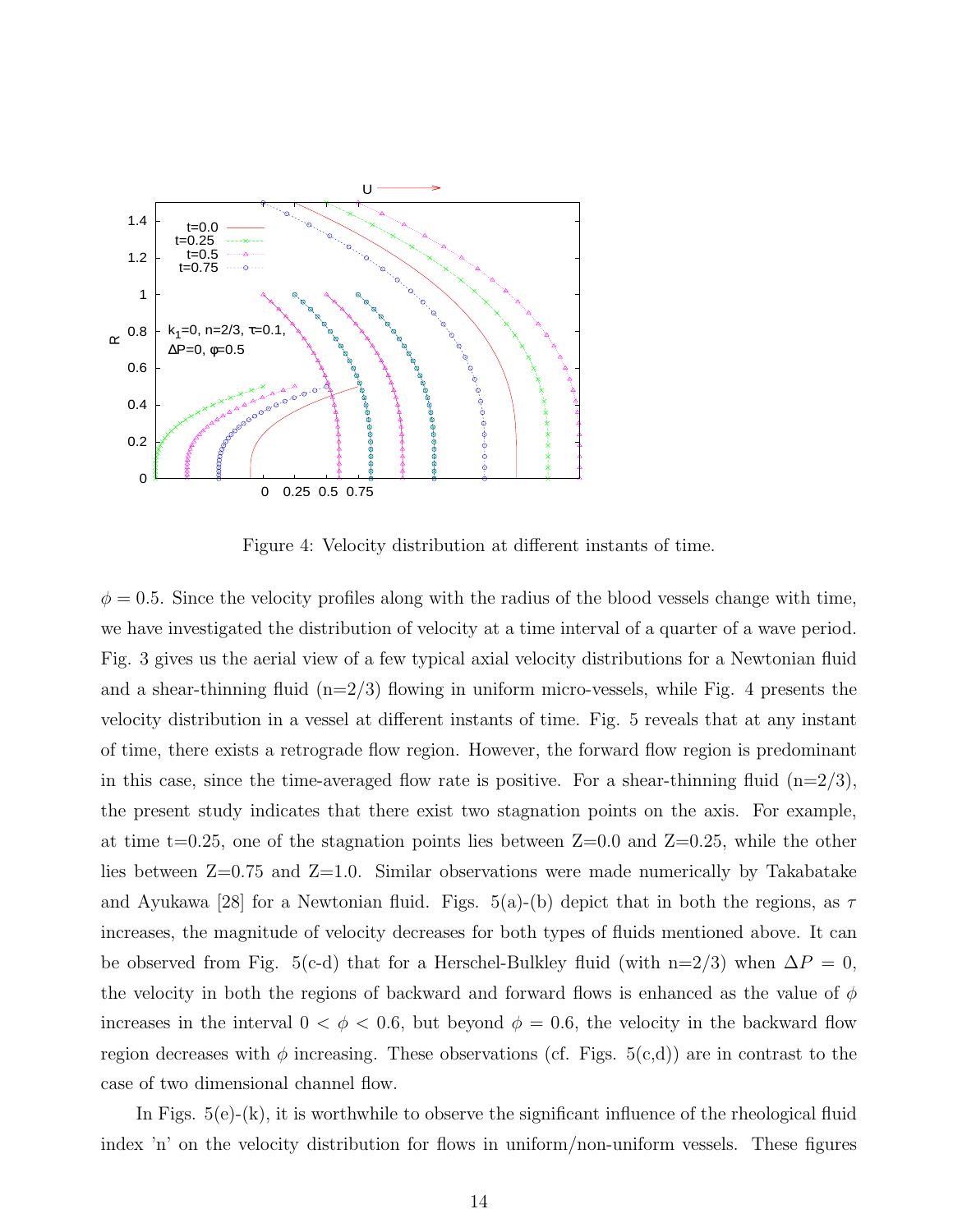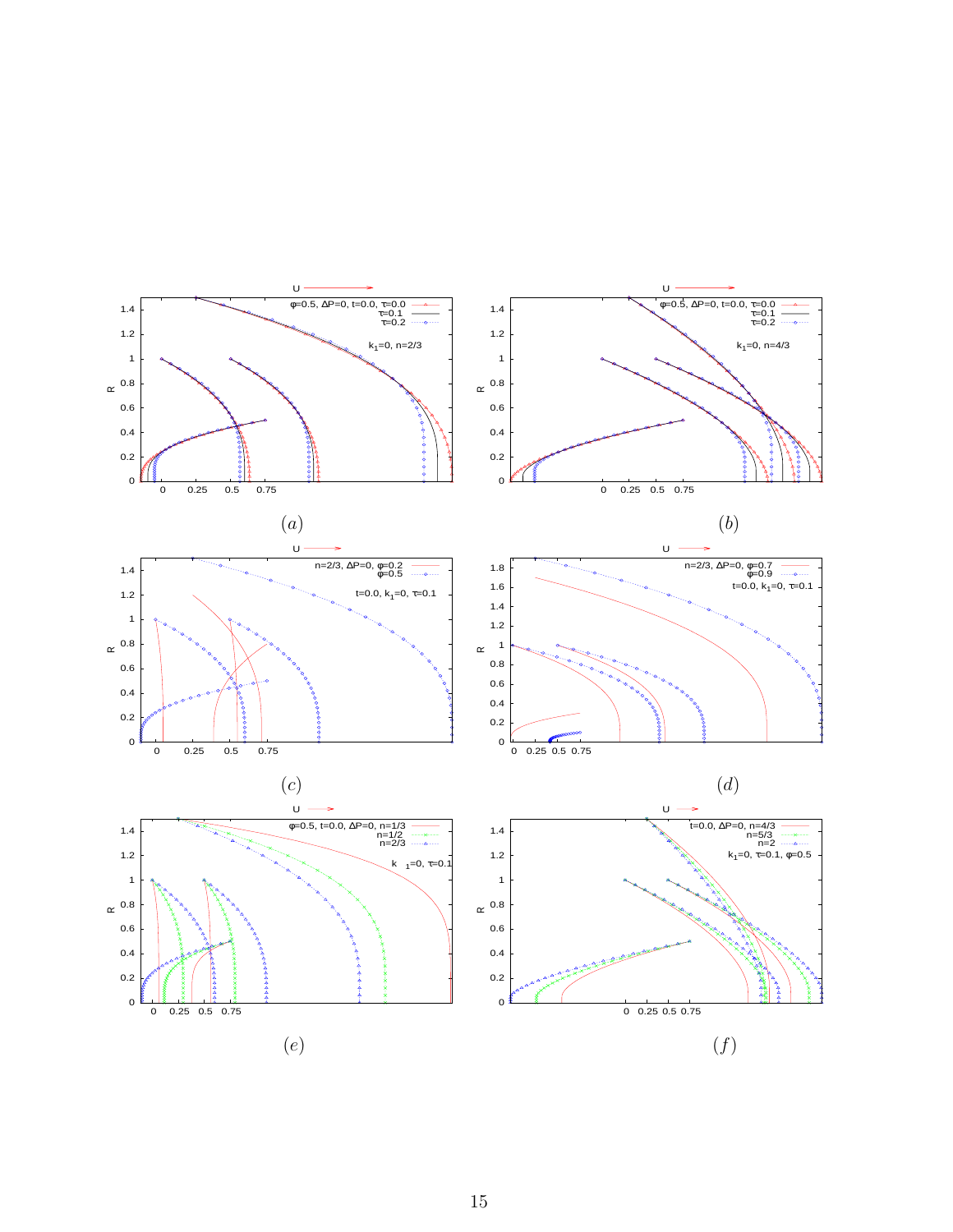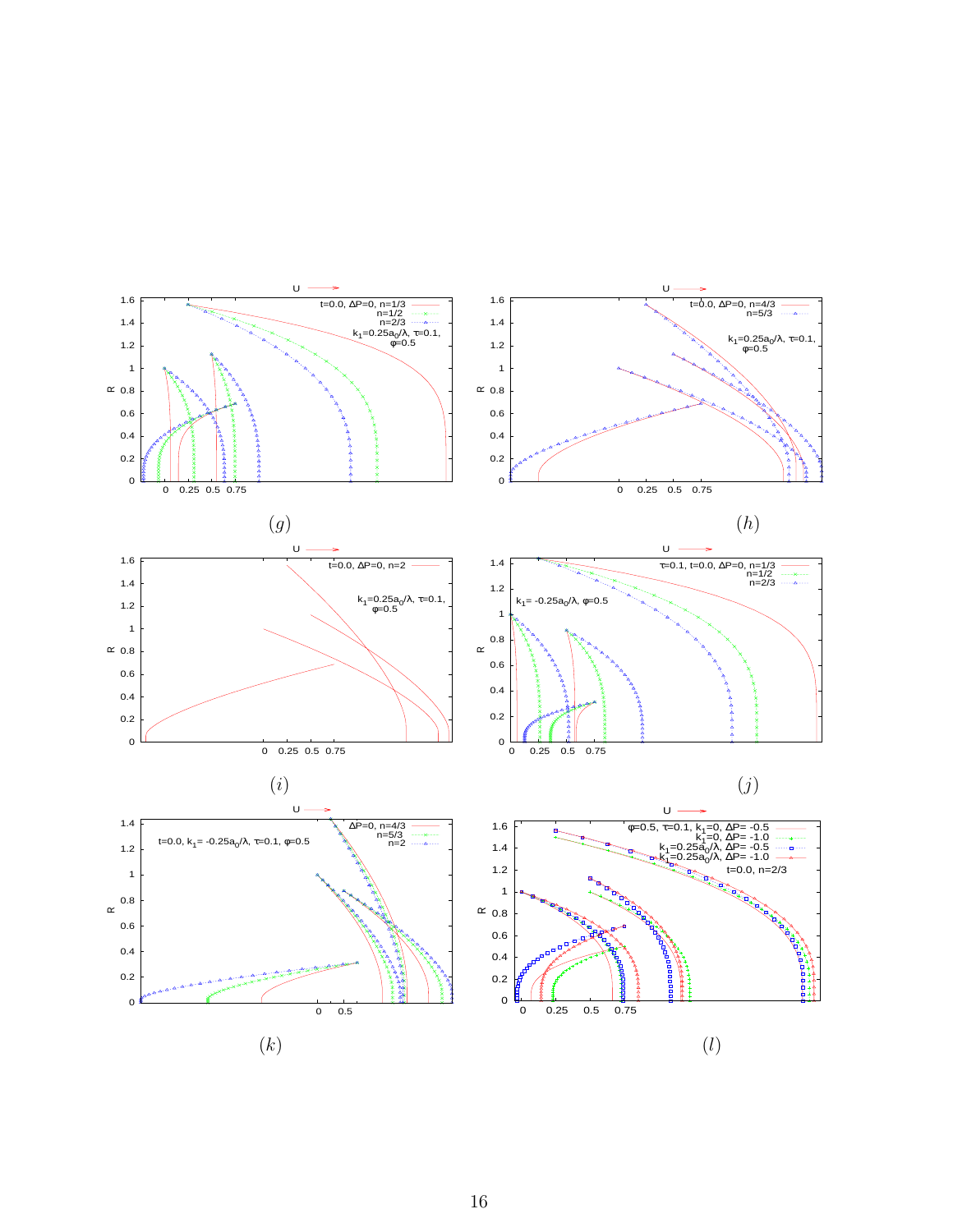

Figure 5: Distribution of velocity in various cases. The figures reveal that flow reversal occur due to the contraction of the wave.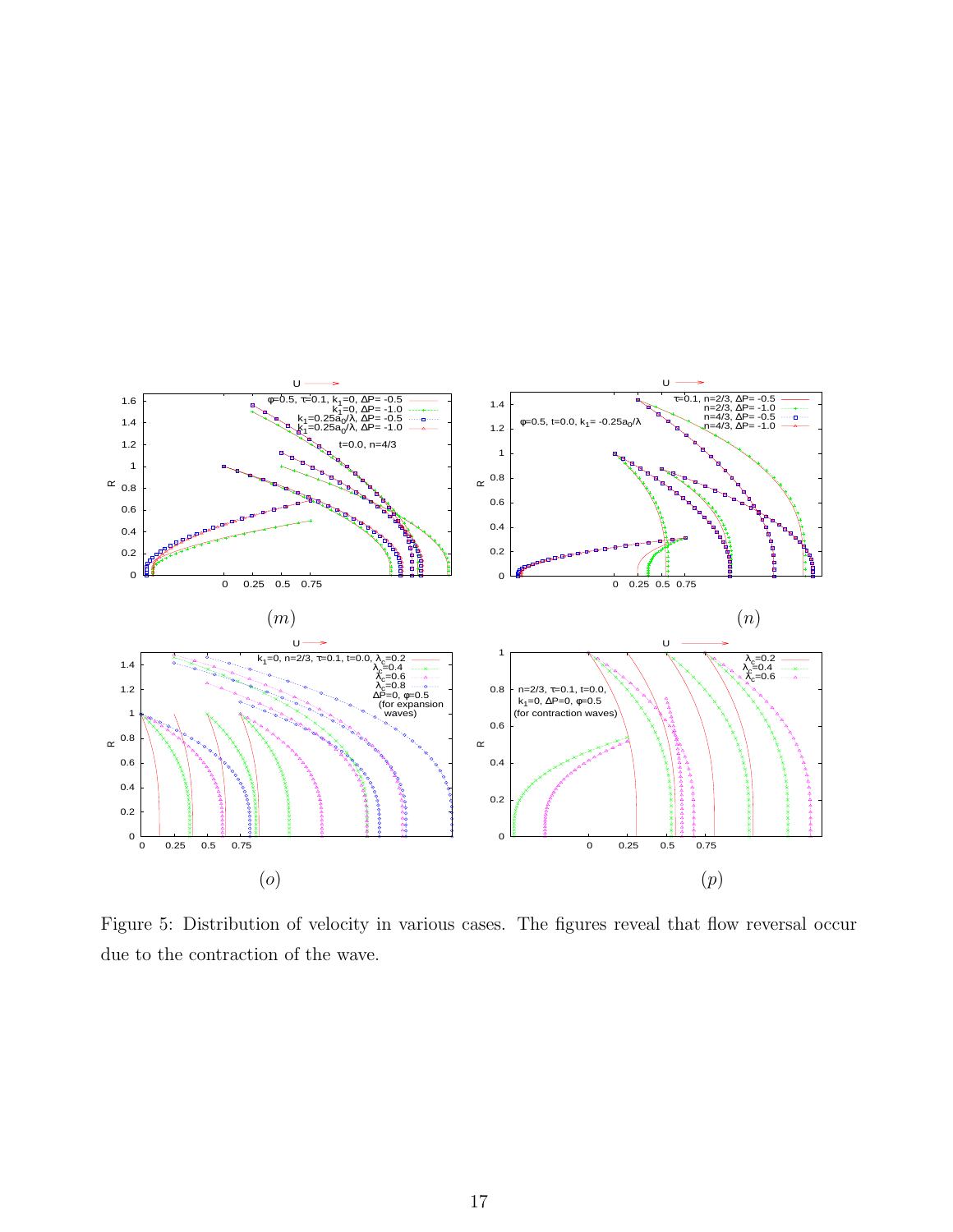reveal that the parabolic nature of the velocity profiles is disturbed due to the non-Newtonian effect. Magnitude of the velocity decreases at the maximum expansion region; while in the remaining regions, a reverse trend is noticed, when there is an increase in the value of 'n' (cf. Figs. 5(e-g,j-k)). For a converging vessel, the magnitude of the velocity is greater than that of a uniform vessel; however, for a diverging vessel, our observation is altogether different. Figs.  $5(l)-(n)$  illustrate the influence of pressure on velocity distribution for shear thinning /shear thickening fluids. The results presented for shear-thickening fluid have been computed by taking  $n = 4/3$ , while those for shear-thinning fluid correspond to  $n = 2/3$ . It may be noted that in the case of a uniform/diverging vessel, if  $\Delta P$  decreases, the flow reversal tends to decrease; however, for a converging tube, although there is reduction in the region of flow reversal, the change is not too significant for shear thickening fluid. It is important to mention that flow reversal takes place due to change in sign of the vorticity or the shear stress along the wavy wall.

The results corresponding to SSD wave propagation are presented in Figs. 5(o-p). It is seen that for SSD expansion waves, there is no backward flow and that the magnitude of the velocity is considerably less in this case as compared to the case of sinusoidal wave propagation (cf. Fig. 4). Moreover, as  $\lambda_c$  increases, velocity is seen to rise except around Z=0.25 where it decreases when  $\lambda_c$  exceeds 0.6. For SSD contraction waves, Fig. 5(n) shows that if  $\lambda_c = 0.2$ , there is no backward flow within one wave length. If  $\lambda_c > 0.3$ , backward flow is observed from Z=0.15 to  $Z=0.7$ .

#### 4.2 Pumping Behaviour

The pumping characteristics can be determined through the variation of time averaged flux with difference in pressure across one wave length (cf. [21]). It is known that if the flow is steady in the wave frame, the instantaneous pressure difference between two stations one wave length apart is a constant. Since the pressure gradient is a periodic function of  $(Z - t)$ , pressure rise per wave length  $\Delta P_{\lambda}$  is equal to  $\lambda$  times the time-averaged pressure gradient. In addition, the relation between the fixed frame and the wave frame flux rates turns out to be linear, as in the case of inertia-free peristaltic flow of a Newtonian fluid. From the said relation, it is possible to calculate the amount of flow pumped by peristaltic waves, even in the absence of mean pressure gradient. The region in which  $\Delta P = 0$  is regarded to as the free pumping zone, while the region where  $\Delta P > 0$  is said to be the pumping zone. The situation when  $\Delta P < 0$  is favourable for the flow to take place and the corresponding region is called the co-pumping zone. Since the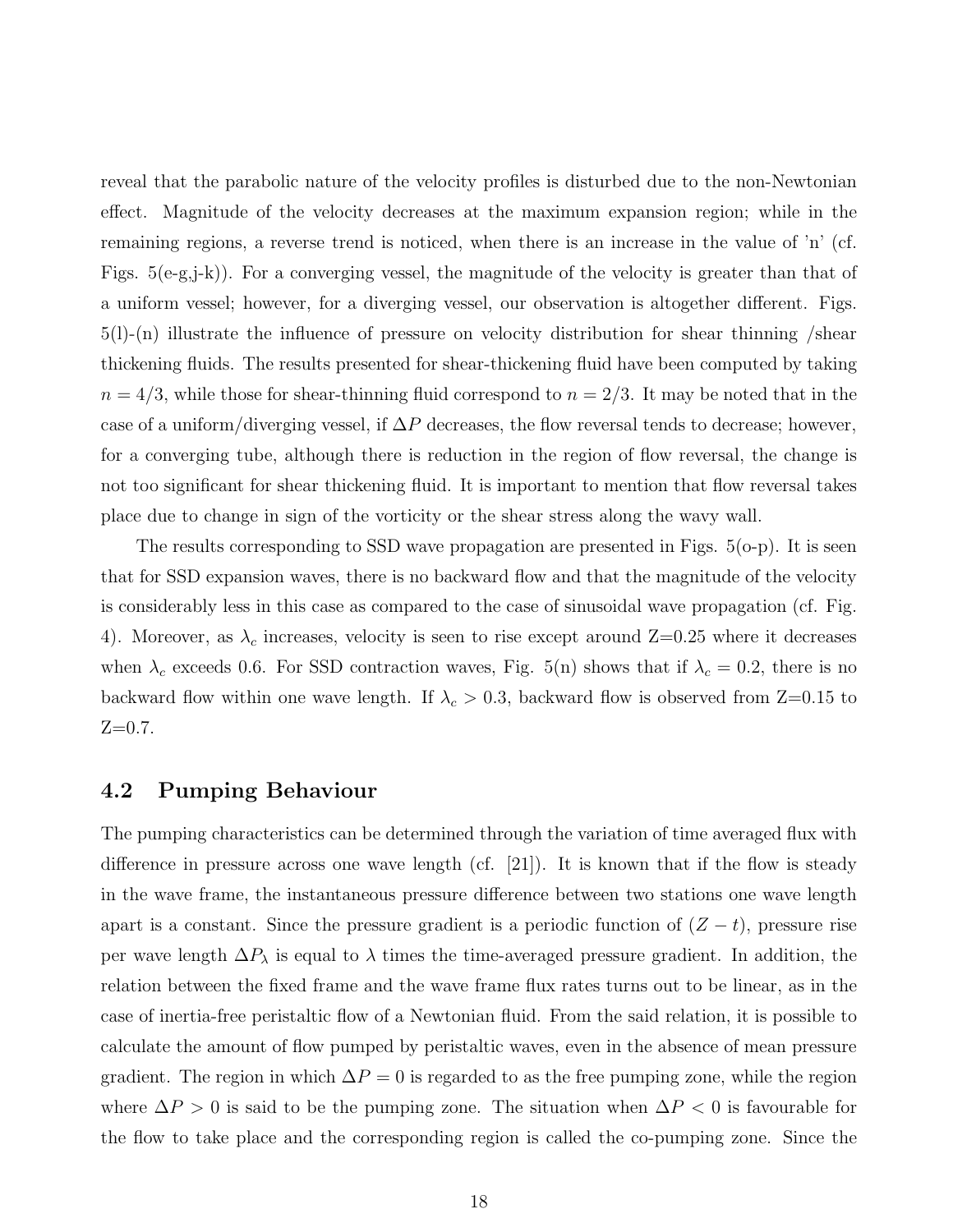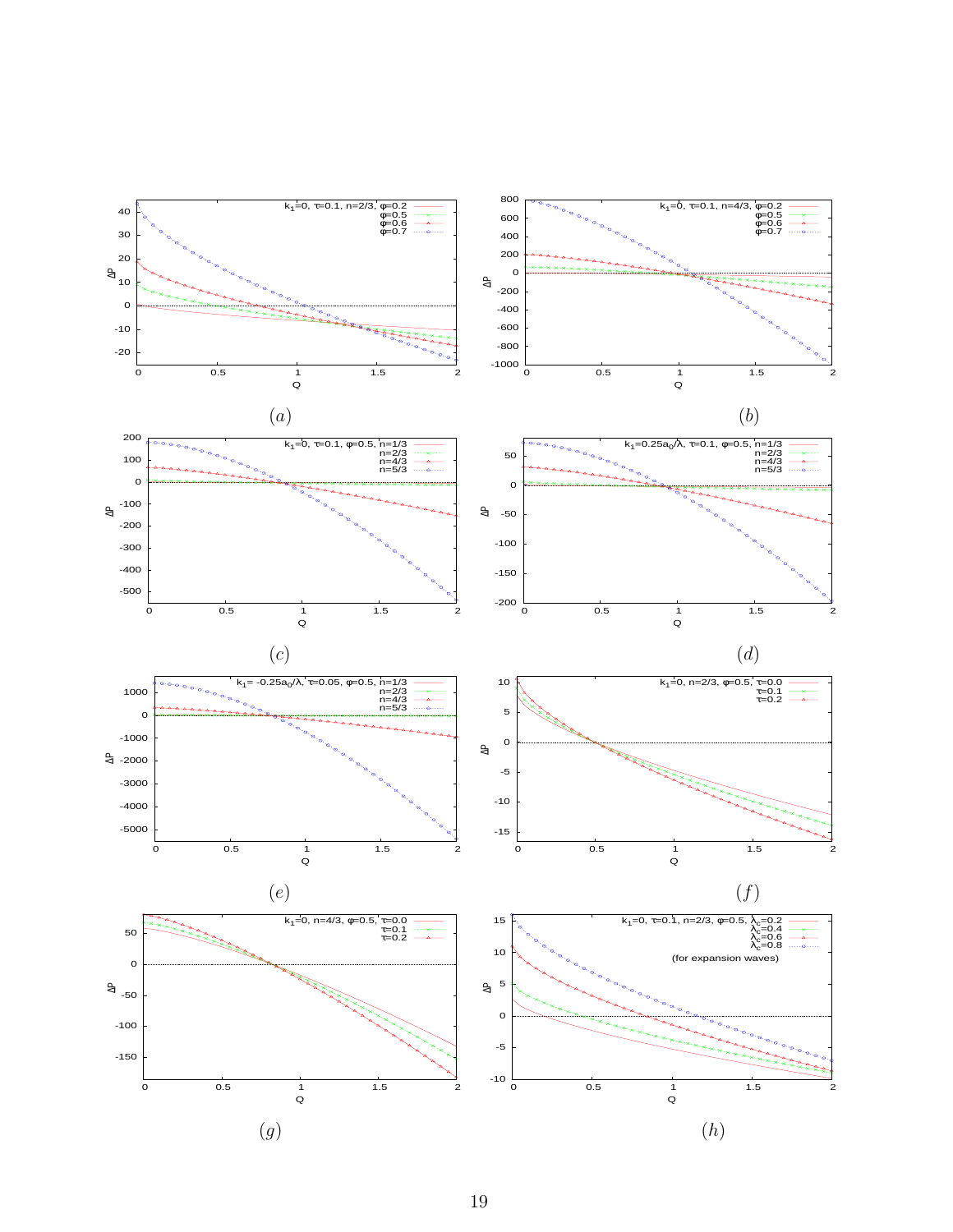

Figure 6: Pressure difference versus flow rate. It may be observed that the area of the pumping region increases when the amplitude ratio  $\phi$  is enhanced. In addition, the variation of the vessel radius in both converging and diverging cases as well as SSD expansion/contraction wave modes have significant impact on the pressure difference  $(\Delta P)$  as well as on the volumetric flow rate (Q).

present study is concerned with peristaltic transport of a non-Newtonian fluid, the aforesaid relationship between the pressure difference and the mean flow rate is nonlinear.

Fig. 6 illustrates the variation of volumetric flow rate of the fluid by way of propagation of peristaltic waves, for different values of the amplitude ratio  $\phi$ , flow index number n, as well as the parameters  $\tau$  and  $k_1$ . Shapiro et al. [21] used lubrication theory to show that in the case of a Newtonian fluid, the flow rate averaged over one wave length varies linearly with pressure difference. But for our study of the peristaltic transport of a non-Newtonian fluid, the relationship between the pressure difference and the mean flow rate is found to be non-linear (cf. Figs 6). The plots presented in this figure show that for a non-Newtonian fluid, the mean flow rate Q increases as  $\Delta P$  decreases. Figs. 6(a-b) indicate that area of the pumping region increases with an increase in the amplitude ratio  $\phi$  for both shear thinning and shear thickening fluids. Figs. 6(c-e) illustrate the influence of the rheological parameter 'n' on the pumping performance in uniform/diverging/converging vessels. It may be noted that the pumping region ( $\Delta P > 0$ ) significantly increases as the value of 'n' increases, while in the co-pumping region ( $\Delta P < 0$ ) the pressure-difference decreases when Q exceeds a certain value. Figs. 6(f-g) show that Q is not significantly affected by the value of the parameter  $\tau$  in the case of free pumping. We further find that for both shear-thinning and shear thickening fluids, pumping region increases with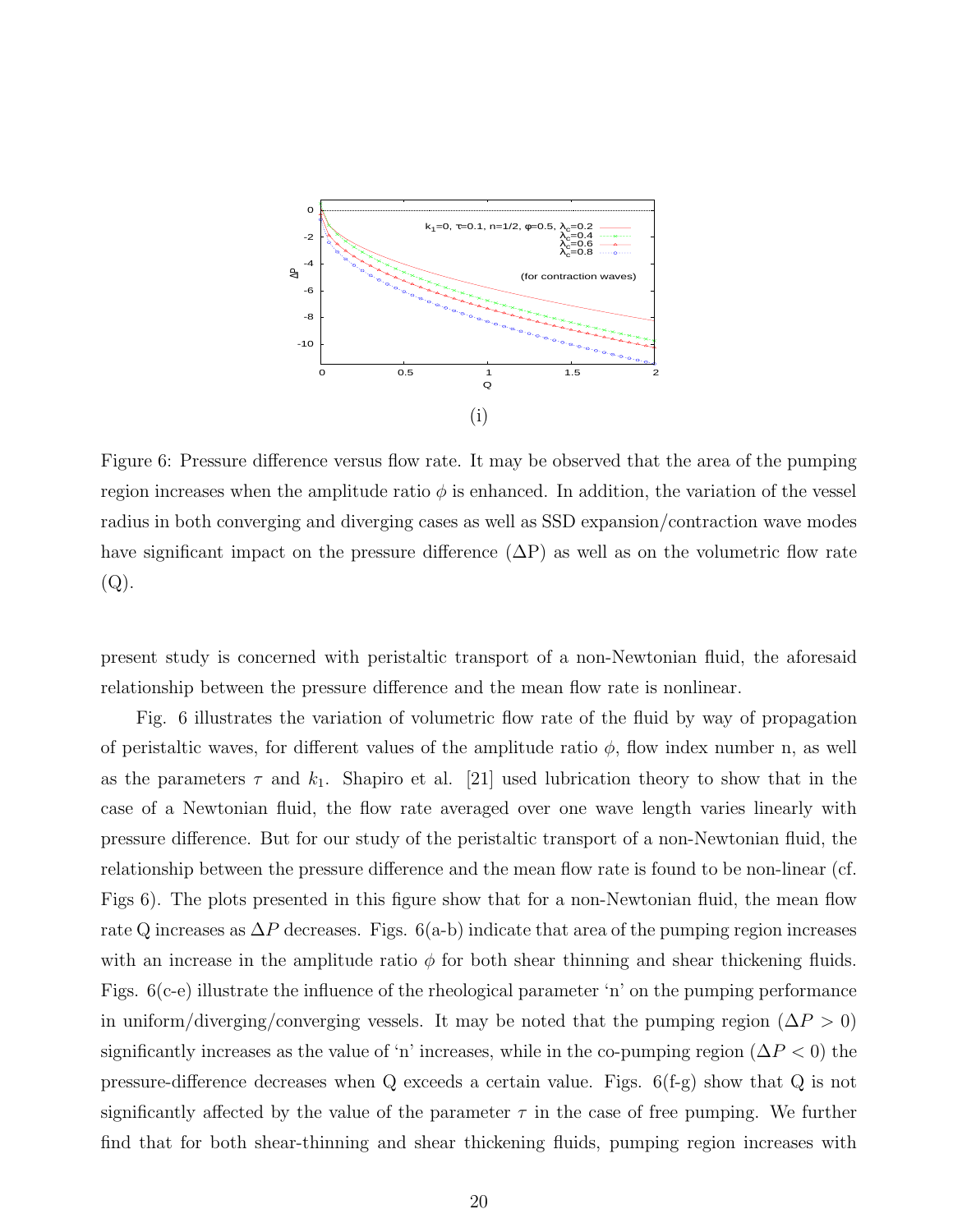

Figure 7: Streamline patterns for peristaltic flow of a shear-thinning fluid for different values of  $\phi$  when n=2/3, Q=0.4,  $k_1=0,\,\tau=0$ 

 $\tau$  increasing. Moreover, when Q exceeds a certain critical limit,  $\Delta P = 0$ , pressure difference decreases with an increase in  $\tau$ .

The effect of SSD wave propagation on pumping is revealed in Figs. 6(h-i). Unlike sinusoidal wave form, Q increases significantly in pumping, free-pumping as well as co-pumping regions for SSD expansion wave fronts as  $\lambda_c$  increases. For SSD contraction wave fronts, our observation is altogether different from SSD expansion wave fronts. However,  $Q \leq 0$  when  $\Delta P < 0$  for shear-thinning fluids in the case of contraction waves. This observation is in contrast to the case of sinusoidal wave propagation.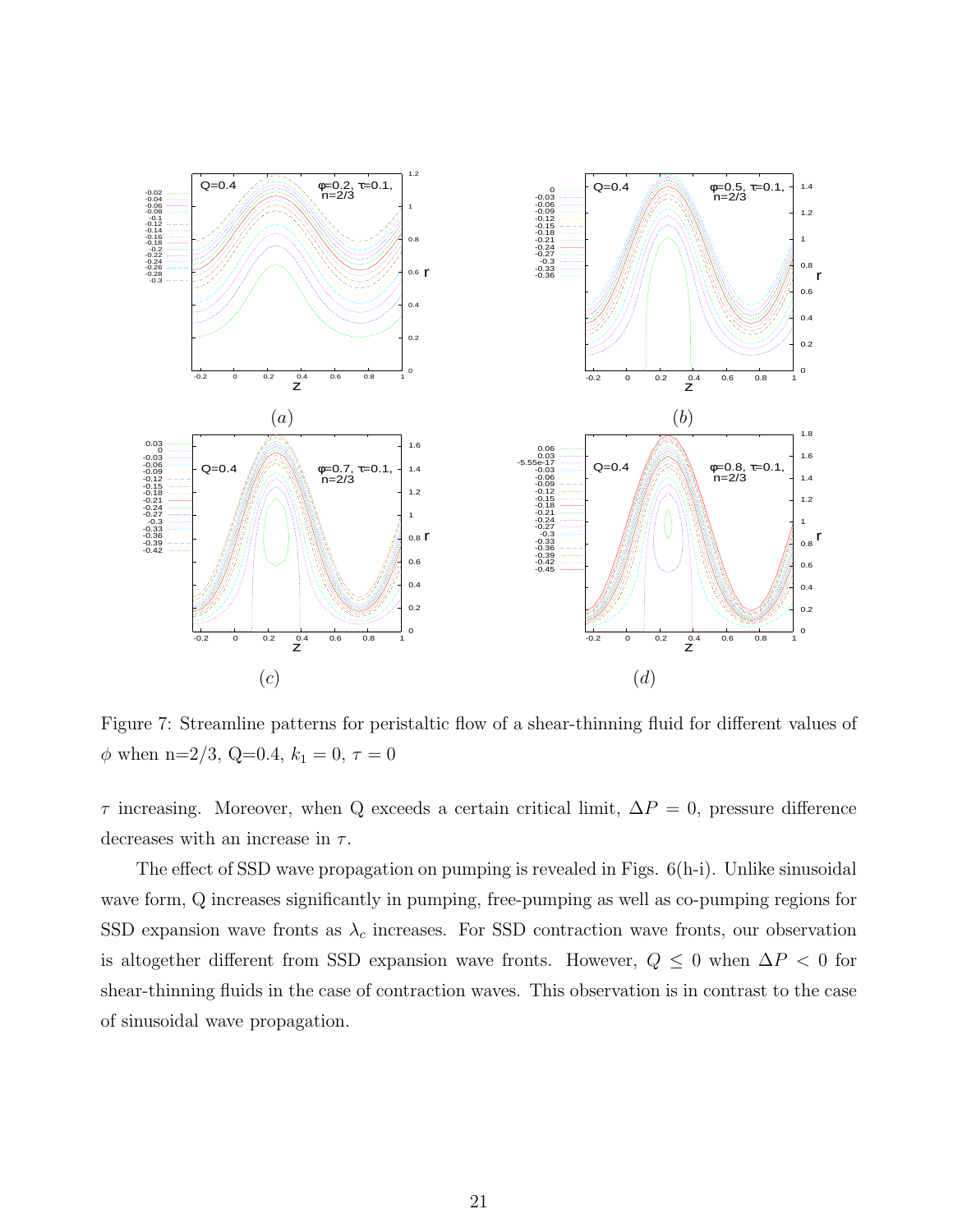#### 4.3 Streamlines and Trapping

It is known that one of the important characteristics of peristaltic transport is the phenomenon of trapping. It occurs when streamlines on the central line are split to enclose a bolus of fluid particles circulating along closed streamlines in the wave frame of reference. Then the trapped bolus moves with a speed equal to the wave propagation velocity. This physical phenomenon may be responsible for the formation of thrombus in blood. Let us consider the wave frame transformations (x,y) moving with a velocity c away from a fixed frame  $(X,Y)$  such that  $x =$  $X-ct, y=Y, u=U-c, v=V, p(x,y)=P(X,Y,t)$ , in which (u,v) and (U,V) are the velocity components, p and P stand for pressure in wave frame and fixed frame of reference respectively. Under the purview of the present study, Figs. 7-10 give an insight into the changes in the pattern of streamlines and trapping that occurs due to changes in the values of different parameters that govern the flow of blood in the wave frame of reference. Figs. 7 provide the streamline patterns and trapping in the case of a shear-thinning fluid for different values of  $\phi$ . With an increase in  $\phi$ , the bolus is found to appear in a distinct manner. Streamlines for different values of the fluid index 'n' are depicted in Fig. 8. This figure indicates that occurrence of trapping is strongly influenced by the value of the fluid index. Fig. 9 shows that trapped bolus increases in size and also that it has a tendency to move towards the boundary as the flow rate increases. Here it is important to note that the bolus appearing for small values of  $\tau$  decreases in size with an increase in  $\tau$  (Figs. 10).

#### 4.4 Distribution of Wall Shear Stress

If the shear stress generated on the wall of a blood vessel exceeds a certain limit, the constituents of blood are likely to be damaged. The magnitude of the wall shear stress has a vital role in the process of molecular convection at high Prandtl or Schmidt number [54]. In view of these observations, it is important to study the shear stress that is developed during the hemodynamical flow of blood in small arteries. The wall shear stress distributions for the present study are plotted in Figs. 11 under varied conditions. The distributions of wall shear stress at four different time instants during one complete wave period have been presented in Fig. 11(a). It may be observed from this figure that at each of these instants of time, there exist two peaks in the wall shear stress distribution, with a gradual ramp in between; however, negative peak of wall shear stress  $\tau_{min}$  is not as large as the maximum wall shear stress  $\tau_{max}$ . The transition from  $\tau_{min}$  to  $\tau_{max}$  of wall shear takes place in some zone between the minimum and maximum radii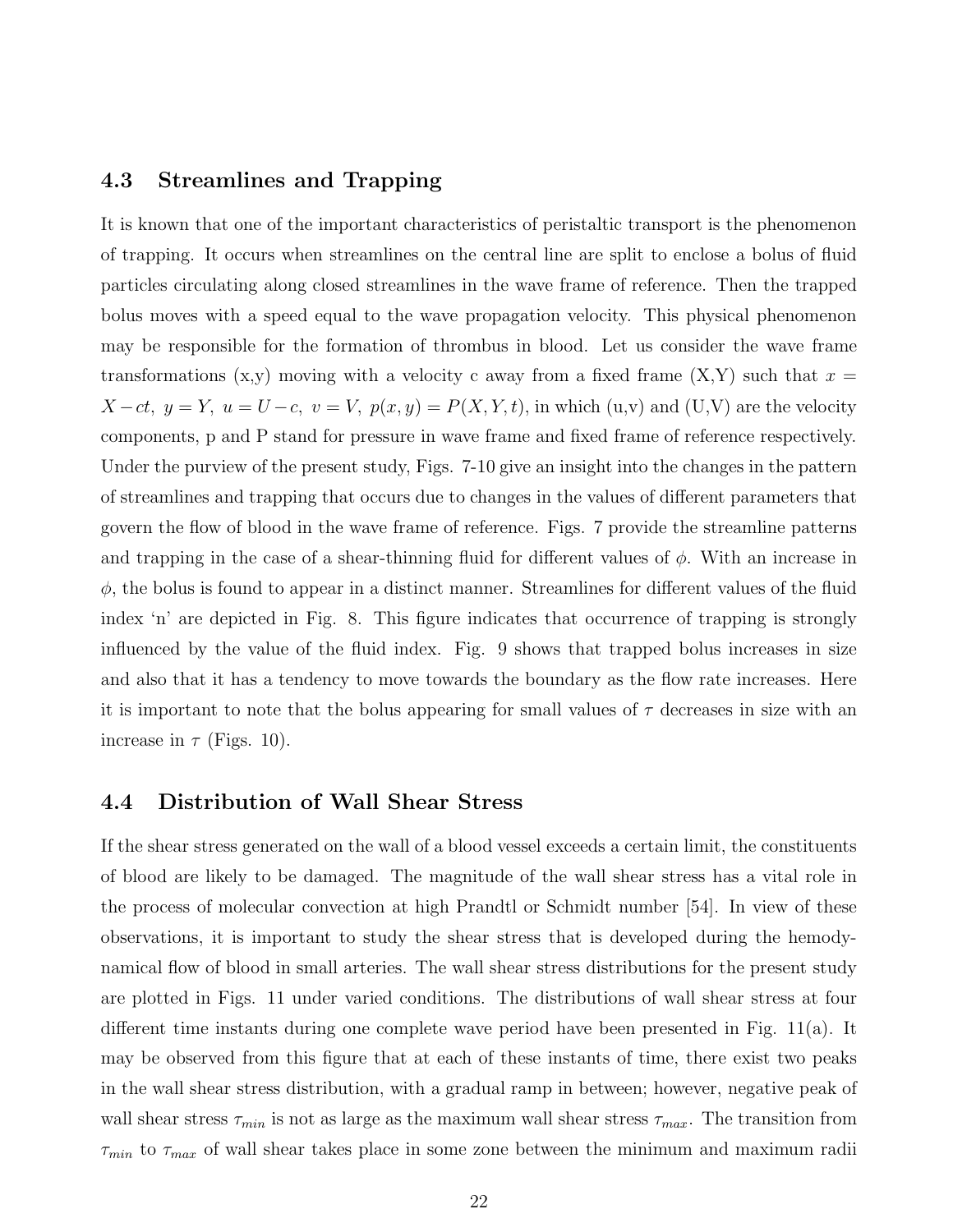

Figure 8: Streamline patterns and trapping in the case of peristaltic flow for different values of the physiological fluid index 'n' when  $\phi = 0.5, \tau = 0.1, k_1 = 0, Q = 0.4$ . The figures show that the occurrence of trapping is highly dependent on the value of the fluid index 'n'.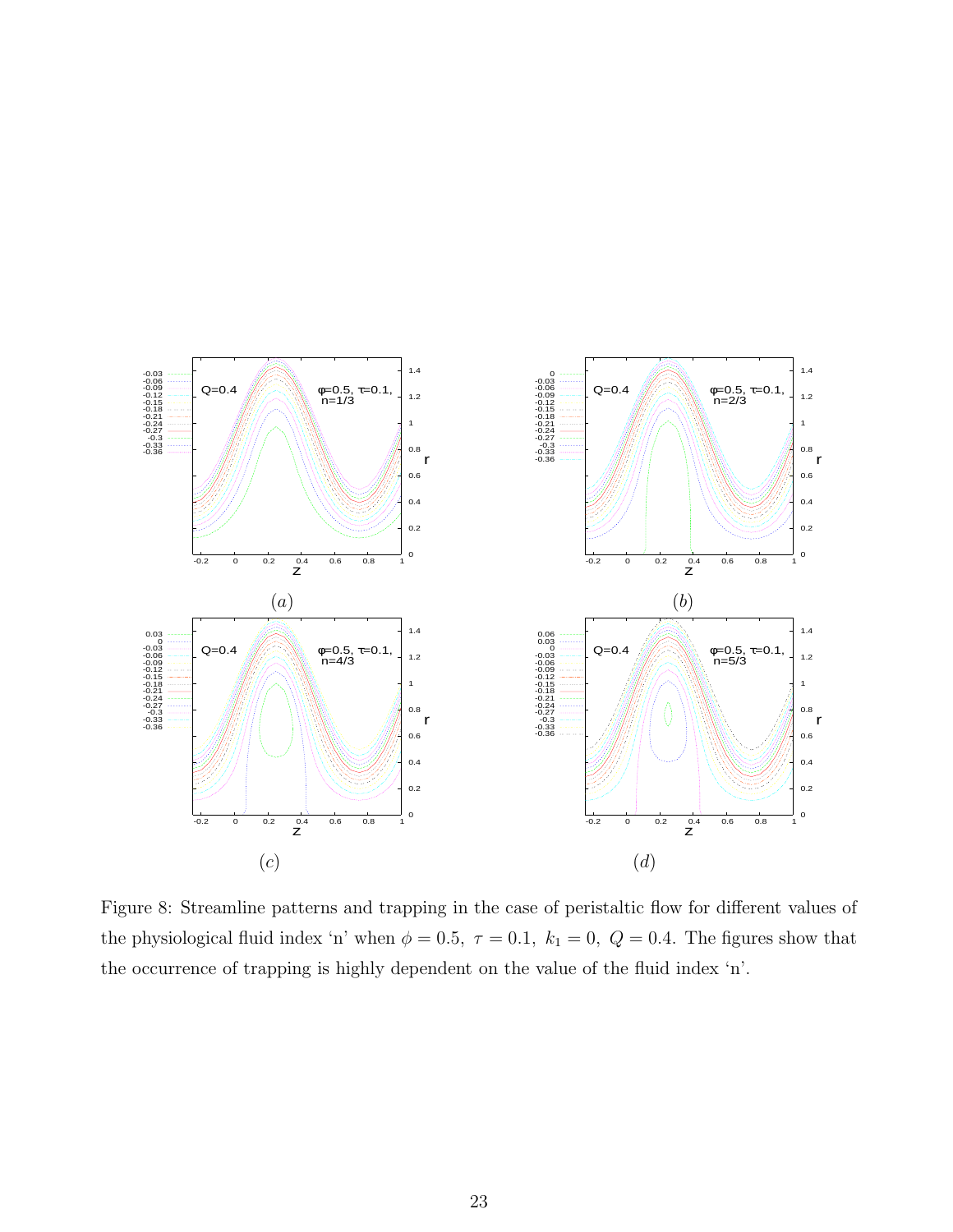

Figure 9: Streamline patterns and trapping for the effect of Q, when  $n = 2/3$ ,  $\phi = 0.5$ ,  $k_1 =$  $0, \tau = 0.1$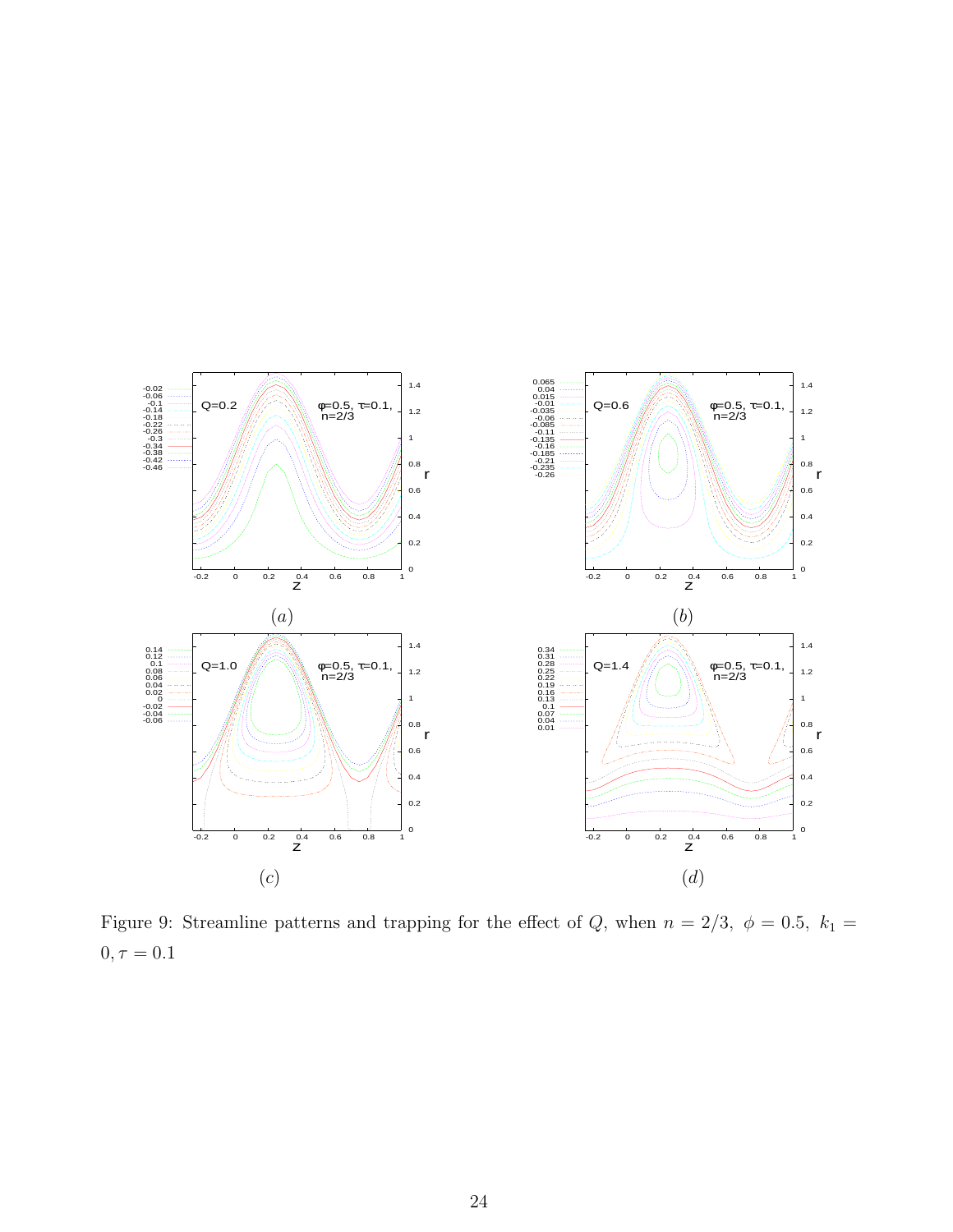

Figure 10: Streamline patterns for different values of  $\tau$  in the case of peristaltic flow when  $n = 2/3, \ \phi = 0.5, \ k_1 = 0, \ Q = 0.4.$  It may be observed that the size of the bolus reduces with the increase in the value of  $\tau$ . The bolus totally disappears for  $\tau \geq 0.3$ .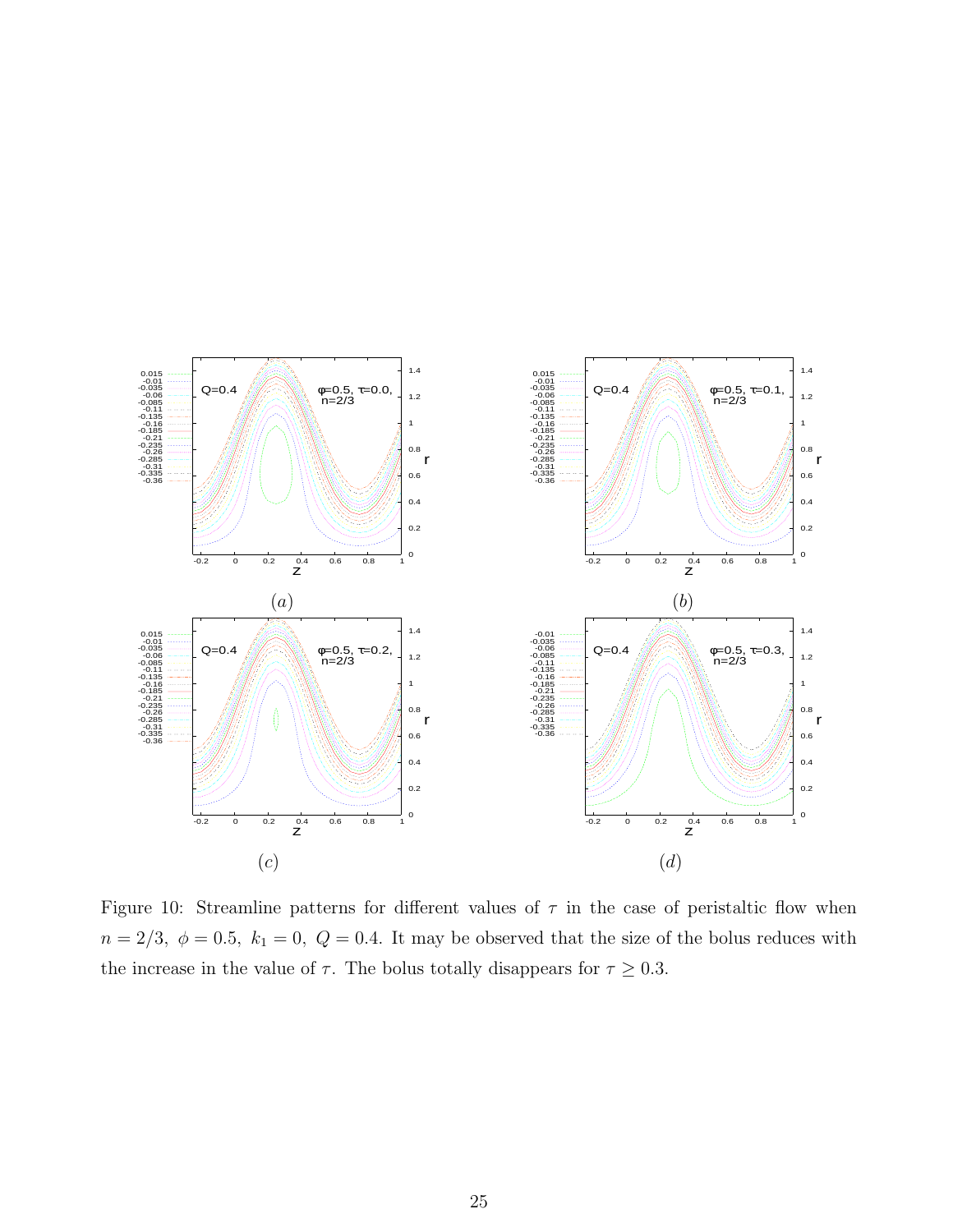of the vessel. At the location where the maximum occlusion occurs, wall shear stress along with the pressure is maximum. Since the pressure gradient to the left of this location takes a positive value, the local instantaneous flow will take place towards the left of  $\tau_{max}$ . This may lead to some serious consequences. For example, if the shear rate at the crest exceeds some limit, a dissolving wavy wall will have a tendency to level out. Moreover, some bio-chemical reaction between the wall material and the constituents of blood may set in. As a result of this, the products of the chemical reaction may be deposited on the endothelium and consequently wall amplitude may increase at a rapid rate. This is likely to lead to clogging of the blood vessel.

The peaks of the wall shear stress distribution on both sides of  $\tau_{max}$  are small and hence the local instantaneous flow will occur in the direction of propagation of the peristaltic waves. For a Herschel-Bulkley fluid, Figs. 11(b-c) show that in the contracting region where occlusion takes place, there is a remarkable increase in the wall shear stress due to an increase in the value of  $\phi$  for both shear-thinning and shear-thickening fluids. With an increase in  $\phi$ , magnitude of  $\tau_{min}$ increases in the expanding region for shear-thinning/shear-thickening fluids, although the effect is not very prominent. It may be observed from Fig. 11(d) that  $\tau_{max}$  increases with increase in  $\tau$ , while  $\tau$  has little effect on  $\tau_{min}$ .

The quantum of influence of the rheological fluid index 'n' on the distribution of wall shear stress is shown in Figs. 11(e-g) for uniform/non-uniform blood vessels. In all types of vessels studied here,  $\tau_{max}$  increases with increase in 'n'. It is very important to mention that the difference of shear stress between the outlet and the inlet in the case of a converging vessel is exceedingly large in comparison to the case of a diverging vessel. As the time averaged flow rate increases, Figs. 11(h-j) indicate very clearly that the wall shear stress tends to decrease for all types of vessels examined here. One can observe from Figs.  $11(k-1)$  that  $\tau_h$  changes its values within the region of SSD wave activation; beyond this, it maintains a constant value.

### 5 Summary and Conclusion

The present paper deals with a study of the peristaltic motion of blood in the micro-circulatory system, by taking into account the non-Newtonian nature of blood and the non-uniform geometry of the micro-vessels, e.g. arterioles and venules. The non-Newtonian viscosity of blood is considered to be of Herschel-Bulkley type. The effects of amplitude ratio, mean pressure gradient, yield stress and the rheological fluid index n on the distribution of velocity and wall shear stress as well as on the pumping phenomena, formation of the streamline pattern and the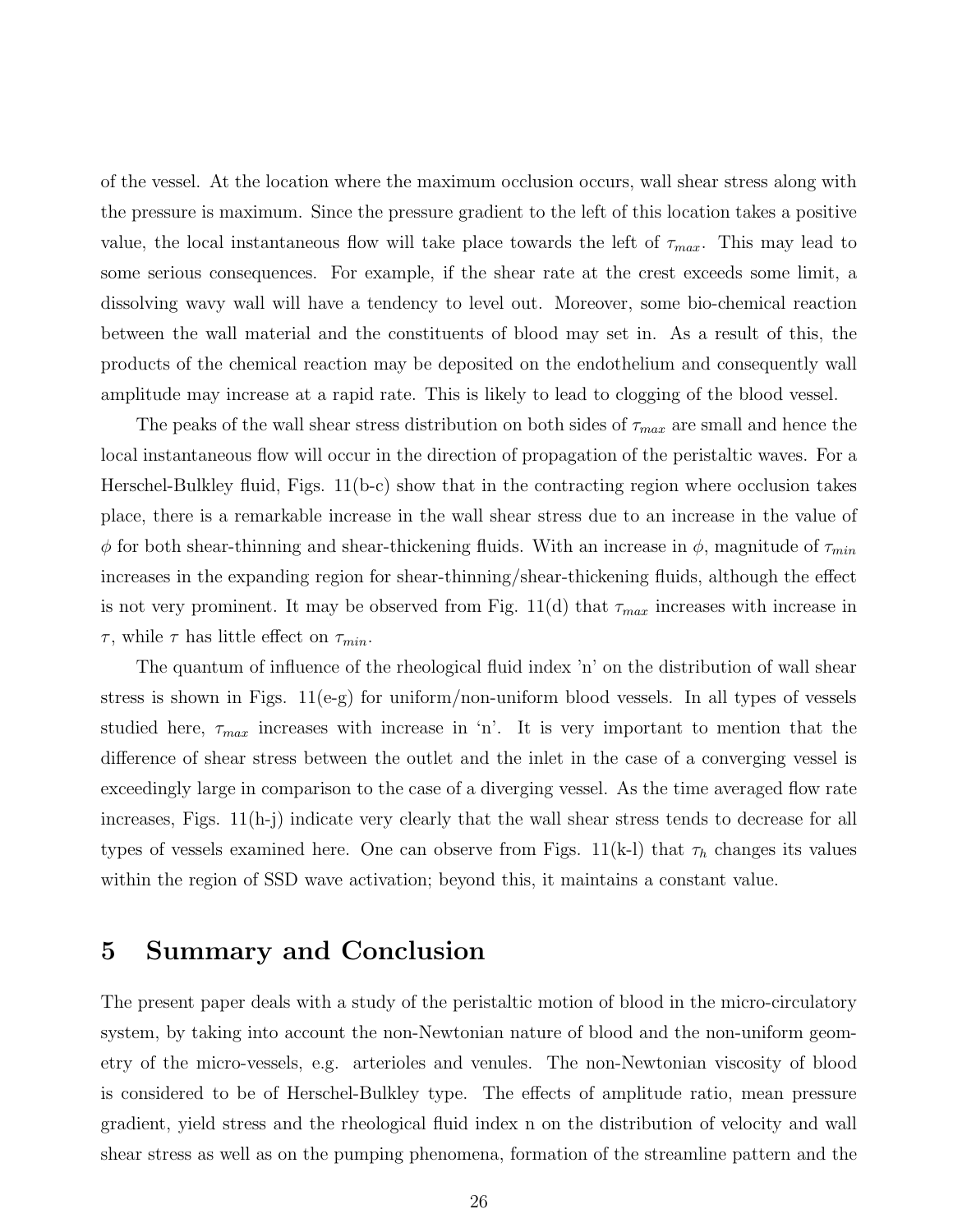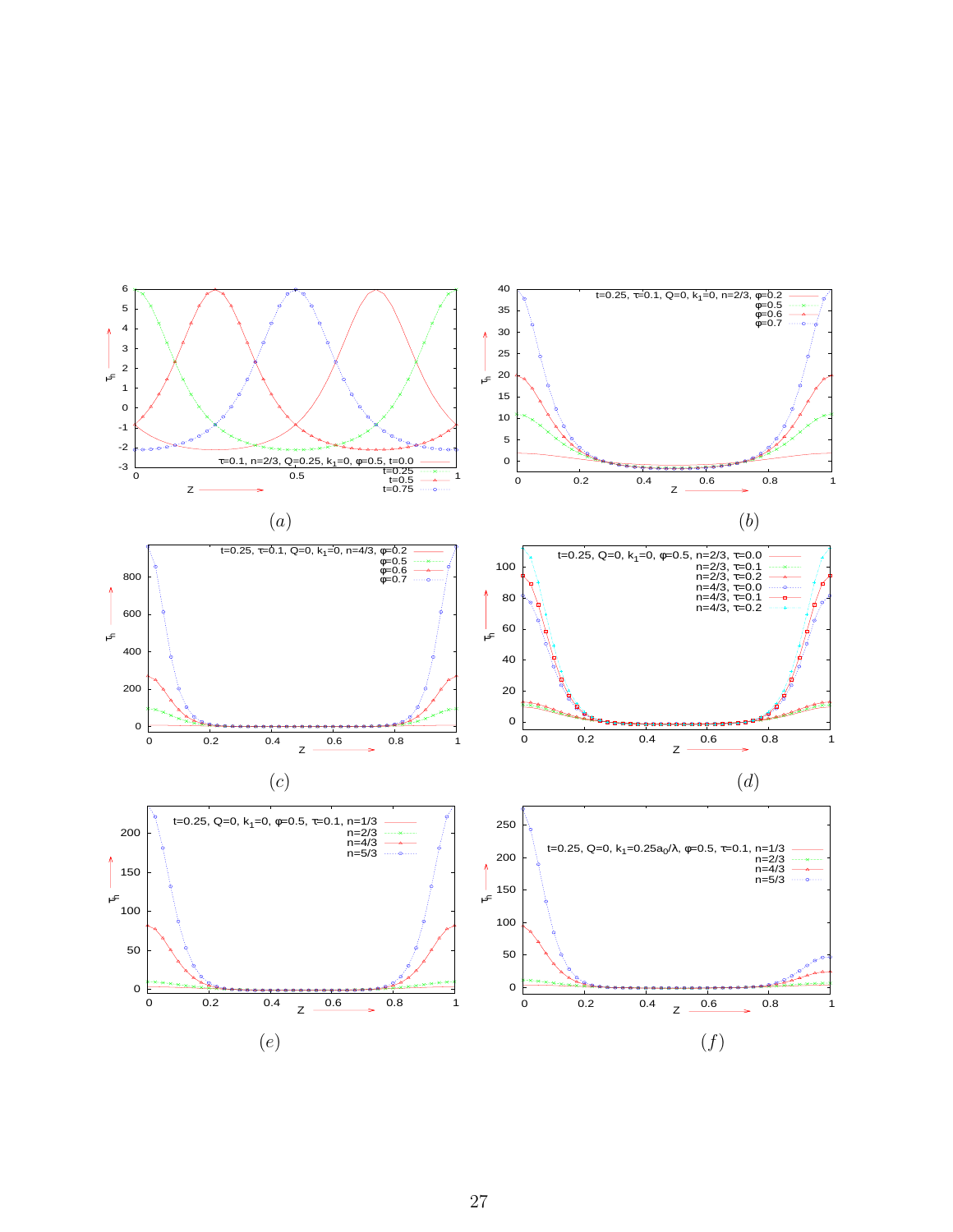

Figure 11: Wall shear stress distribution in different situations. Wall shear stress attains its maximum/minimum at the location where the radius of the vessel is smallest/largest.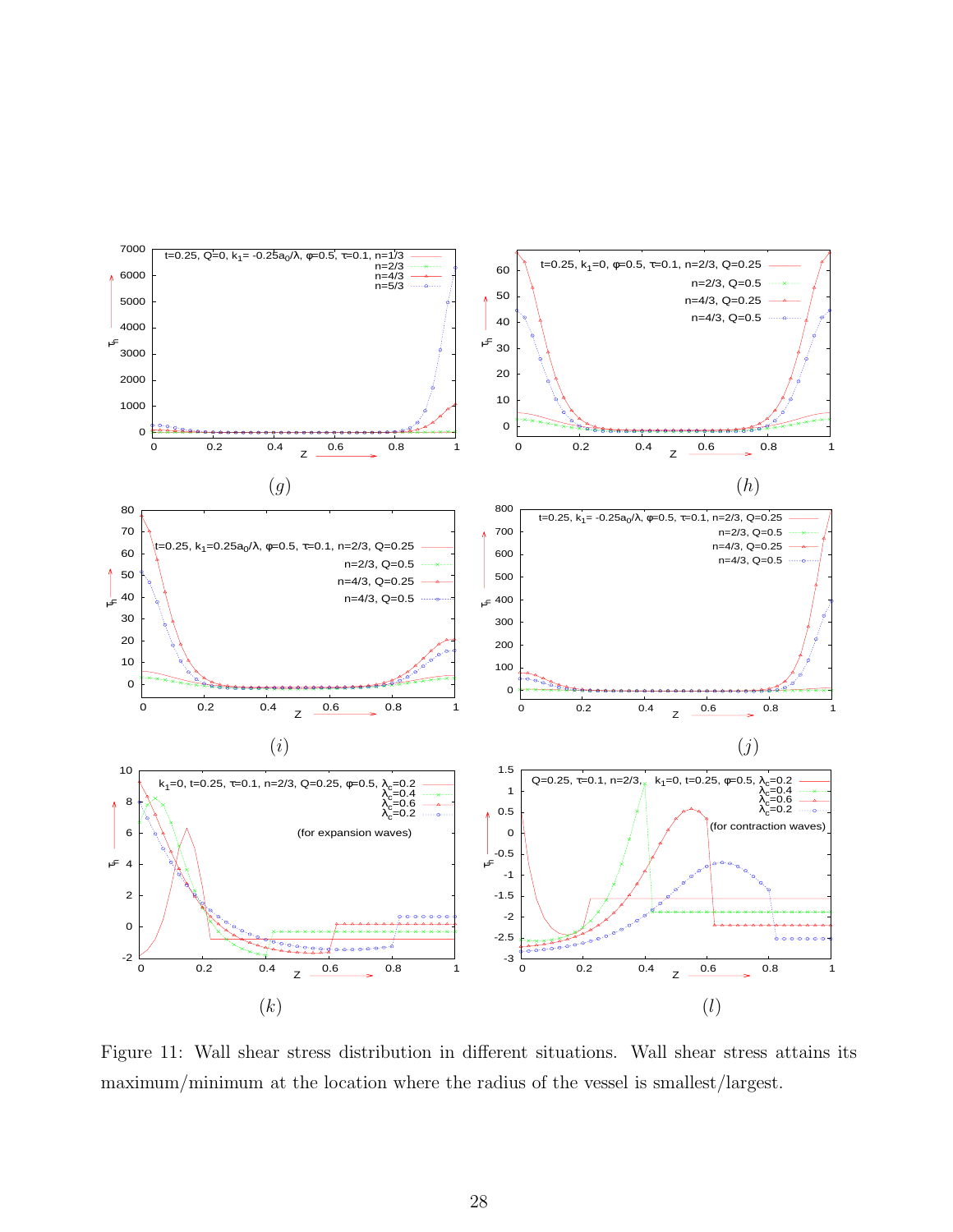occurrence of trapping are investigated under the purview of the lubrication theory. Experimental observations have revealed that in the case of roller pumps, the fluid elements are prone to significant damage. Moreover, during the process of transportation of fluids in living structures executed by using arthro-pumps, the fluid particles are likely to be appreciably damaged. Qualitative and quantitative studies of the present problem for the wall shear stress have a significant bearing on extracorporeal circulation. When the heart-lung machine is used for patient care, the erythrocytes of blood are likely to be damaged. Thus the present study bears the potential of significant application in biomedical engineering and technology.

The study reveals that at any instant of time, there is a retrograde flow region for Herschel-Bulkley type of non-Newtonian fluids like blood when  $\Delta P \leq 0$ . The regions of forward/retrograde flow advance at a faster rate, if the values of n and  $\phi$  are raised. In the case of a uniform/diverging tube, the flow reversal decreases when  $\Delta P$  tends to be negative; however, for a converging tube such an observation is not very prominent. In addition, this study shows that non-uniform geometry of the vessel affects quite significantly the distributions of velocity and the wall shear stress as well as pumping and other flow characteristics. It is also observed that the amplitude ratio  $\phi$  and the rheological fluid index 'n' are very sensitive parameters that change the peristaltic pumping characteristics and the distribution of velocity and wall shear tress. The parabolic nature of the velocity profiles is also significantly disturbed by the numerical value of the rheological fluid index 'n'.

From the present study we may conclude that for the peristaltic flow of blood through propagation of SSD expansion waves, the pumping performance is better than that in the case of sinusoidal wave propagation and that the backward flow region is totally absent in SSD expansion wave propagation mode. On the basis of this study one may also draw the conclusion that backward flow originates due to the contraction of vessels.

Acknowledgment: *The authors wish to convey their thanks to all the reviewers (anonymous) for their comments and suggestions based upon which the present version of the manuscript has been prepared. One of the authors, S. Maiti, is thankful to the Council of Scientific and Industrial Research (CSIR), New Delhi and the University Grants Commission (UGC), New Delhi for awarding an SRF and the Dr. D. S. Kothari Post Doctoral Fellowship respectively during this investigation. The other author, Prof. J. C. Misra, wishes to express his deep sense of gratitude to Professor (Dr.) Manoj Ranjan Nayak, President of the Sikha O Anusandhan University, Bhubaneswar for providing a congenial environment and facilities for doing research.*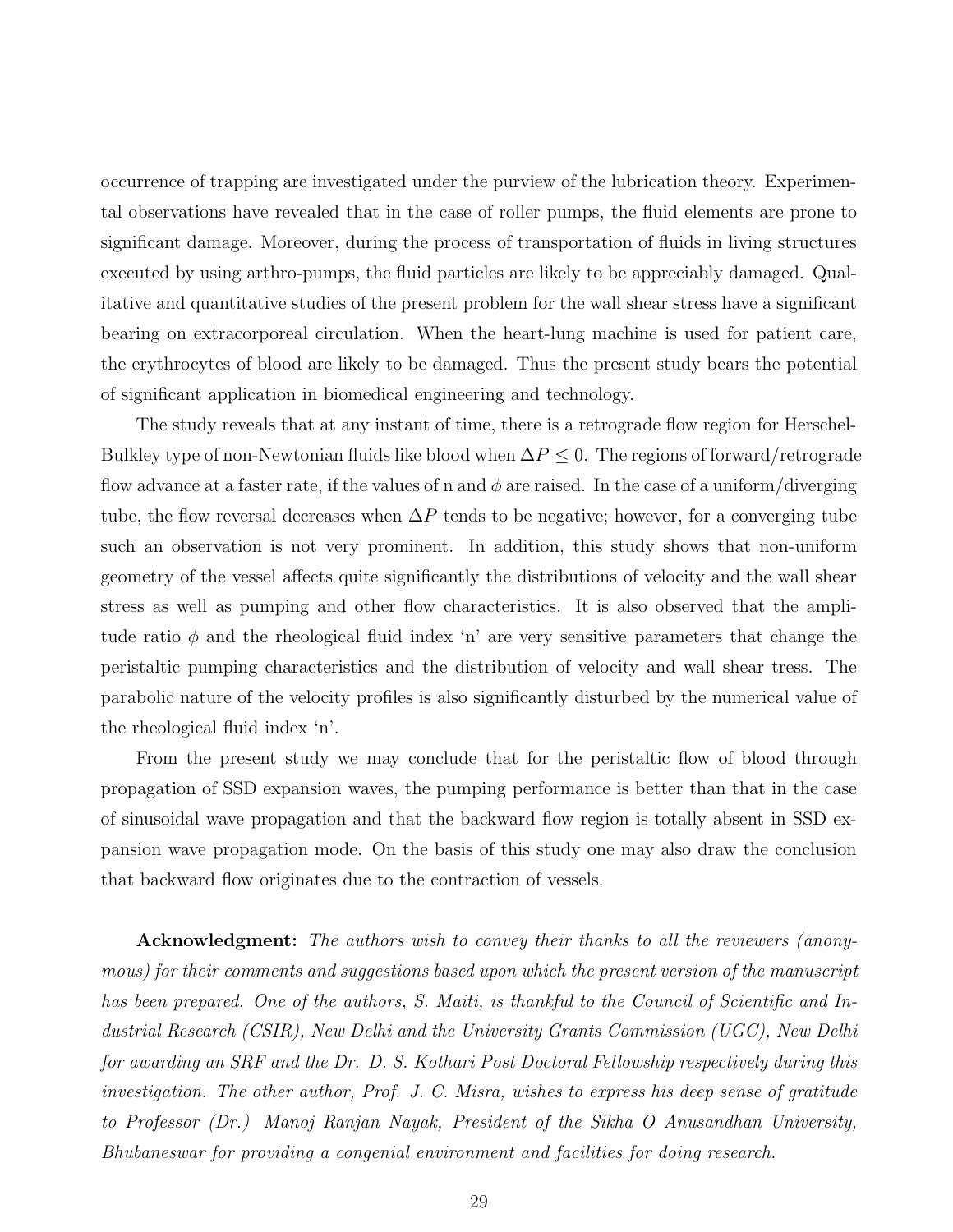### References

- [1] Chen, G.Q., Wu, Z., Taylor dispersion in a two-zone packed tube, *Int. J. Heat Mass Transfer*  $55(1-3)$ ,  $(2012)$  43-52.
- [2] Jaggy C., Lachat M., Leskosek B., Znd G. and Turina M., Affinity pump system: a new peristaltic blood pump for cardiopulmonary bypass, *Perfusion* 15(1) (2000), 77-83.
- [3] Hansbro S. D., Sharpe D. A., Catchpole R., Welsh K. R., Munsch C. M., McGoldrick J. P. and Kay P. H., Haemolysis during cardiopulmonary bypass: an in vivo comparison of standard roller pumps, nonocclusive roller pumps and centrifugal pumps, *Perfusion* 14(1) (1999), 3-10.
- [4] Nisar A., Afzulpurkar N., Mahaisavariya B. and Tuantranont A., MEMS-based micropumps in drug delivery and biomedical applications, *Sens. Actuators B* 130 (2008), 917942.
- [5] Misra J. C. and Pandey S. K., Peristaltic transport of particle-fluid suspension in a cylindrical tube, *Comput. Math. Appl* 28(4) (1994), 131-145.
- [6] Misra J. C. and Pandey S. K., Peristaltic transport of a non-Newtonian fluid with a peripheral layer, *Int. J. Eng. Sci.* 37 (1999), 1841-1858.
- [7] Misra J. C. and Maiti S., Peristaltic transport of rheological fluid: model for movement of food bolus through esophagus, *Appl. Math. Mech.* 33(3) (2012), 15-32.
- [8] Misra J. C. and Pandey S. K. Peristaltic flow of a multi layered power-law fluid through a cylindrical tube. *Int. J. Eng. Sci.* 39 (2001), 387-402.
- [9] Misra J. C. and Maiti S., Peristaltic pumping of blood through small vessels of varying cross-section, *Trans. ASME J. App. Mech.* 22(8) (2012), 061003 (19 pages).
- [10] Misra J. C. and Pandey S. K., Peristaltic transport of blood in small vessels: study of a mathematical model, *Compu. Math. Appl* 43 (2002), 1183-1193.
- [11] Misra J. C. and Pandey S. K., Peristaltic transport of physiological fluids, in Biomathematics: Modelling and Simulation, J.C. Misra (Ed.), World Scientific Publishing Company, London/USA/Singapore, 167-193, (2006).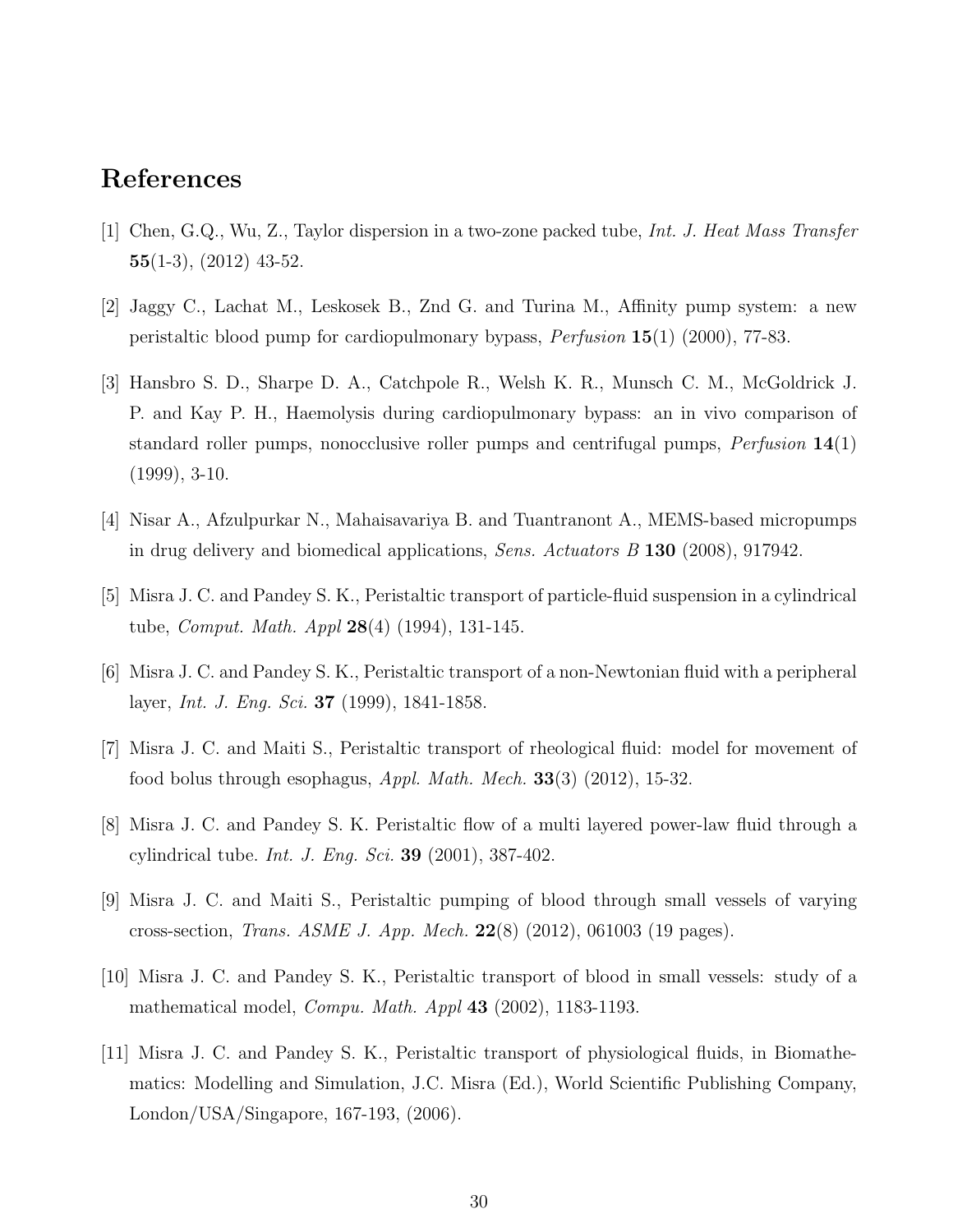- [12] Misra J. C., Maiti S.. and Shit G. C, Peristaltic Transport of a Physiological Fluid in an Asymmetric Porous Channel in the Presence of an External Magnetic Field, *J. Mech. Med. Biol.* 8(4) (2008), 507-525.
- [13] Maiti S., Misra J. C., Peristaltic Flow of a Fluid in a Porous Channel: a Study Having Relevance to Flow of Bile, *Int. J. Eng. Sci.* 49 (2011), 950-966.
- [14] Maiti S., Misra J. C., Peristaltic Transport of a Couple Stress Fluid: Some Applications to Hemodynamics, *J. Mech. Med. Biol.* 12(3) (2012), 1250048 (21 pages).
- [15] Guyton A. C. and Hall J. E., *Text Book of Medical Physiology*, Elsevier: Saunders Co (2006).
- [16] Jaffrin M. Y. and Shapiro A. H., Peristaltic pumping, *Annu. Rev. Fluid Mech.* 3 (1971), 13-36.
- [17] Srivastava L. P. and Srivastava V. P., Peristaltic transport of blood: Casson model II, *J. Biomech.* 17 (1984), 821-829.
- [18] Vajravelu K., Sreenadh S., Lakshminarayana P., The influence of heat transfer on peristaltic transport of a Jeffrey fluid in a vertical porous stratum, *Commun. Non-linear Sci. Numer. Simul.* 16 (2011), 3107-3125.
- [19] Hayat T., Saleem N. and Ali N., Effect of induced magnetic field on peristaltic transport of a Carreau fluid, *Commun. Non-linear Sci. Numer. Simul.* 15 (2010), 2407-2423.
- [20] Fung Y. C. and Yih C. S., Peristaltic Transport, *J. Appl. Mech.* 35 (1968), 669-675.
- [21] Shapiro A. H. Jaffrin M. Y. and Weinberg S. L., Peristaltic pumping with long wavelength at low Reynolds number, *J. Fluid Mech.* 37 (1969), 799-825.
- [22] Tsiklauri D. and Beresnev I., Non-Newtonian effects in the peristaltic flow of a Maxwell fluid, *Phys. Rev. E* 64 (2001), 036303.
- [23] Mishra M. and Rao A. R., Peristaltic transport in a channel with a porous peripheral layer: model of a flow in gastrointestinal tract, *J. Biomech.* 38 (2005), 779-789.
- [24] Yaniv S., Jaffa A. J., Eytan O. and Elad D., Simulation of embryo transport in a closed uterine cavity model, *Euro. J. Obst. Gynecol. Reprodu. Biol.* 144S (2009), S50-S60.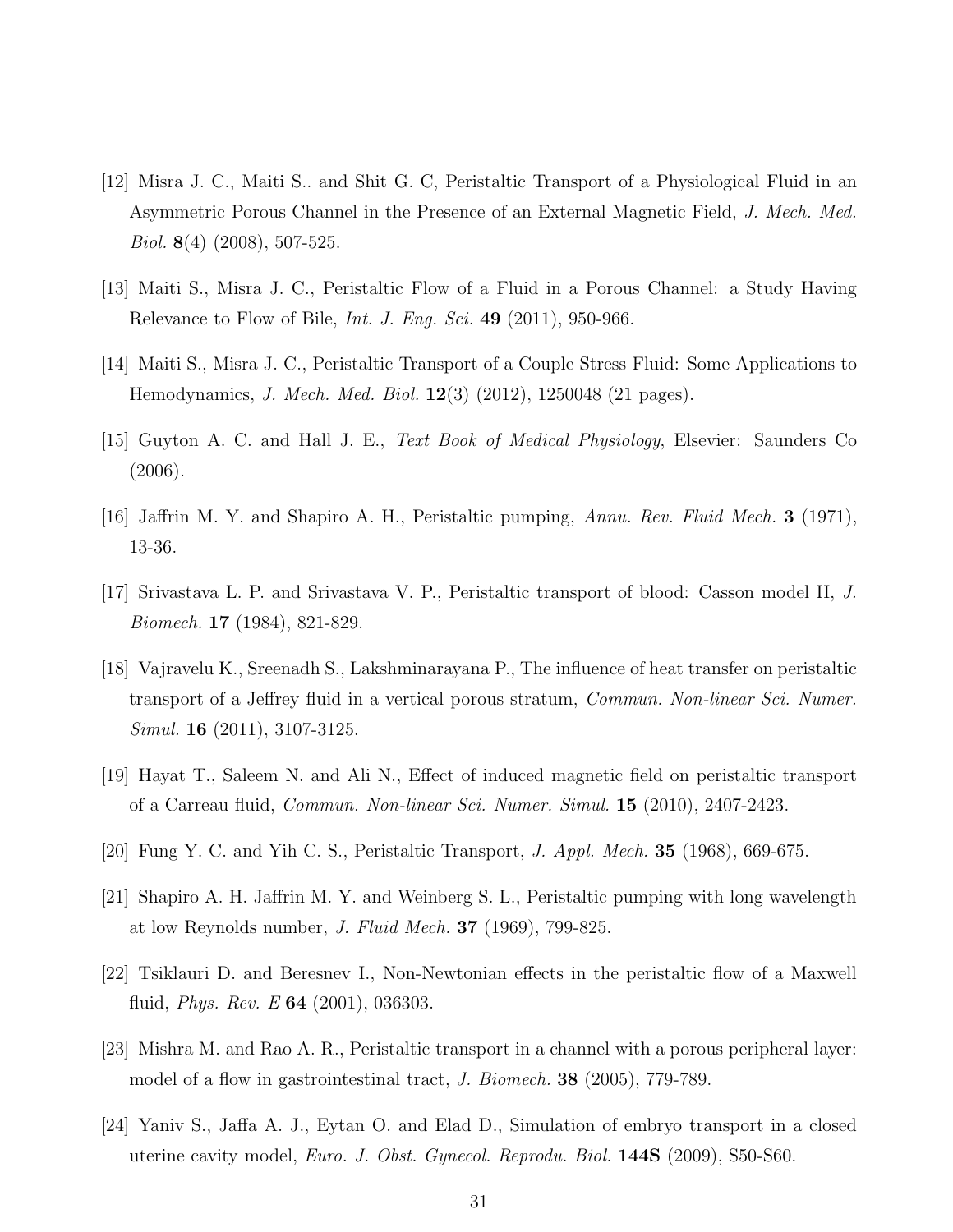- [25] Jimenez-Lozano J., Sen M. and Dunn P. F., Particle motion in unsteady two-dimensional peristaltic flow with application to the ureter, *Phys. Rev. E* 79 (2009), 041901.
- [26] Nadeem S. and Akbar N. S., Influence of heat transfer on a peristaltic transport of HerschelBulkley fluid in a non-uniform inclined tube, *Commun. Non-linear Sci. Numer. Simul.* 14 (2009), 4100-4113.
- [27] Pandey S. K. and Chaube M.K., Peristaltic flow of a micropolar fluid through a porous medium in the presence of an external magnetic field, *Commun. Non-linear Sci. Numer. Simulat.* 16 (2011), 3591-3601.
- [28] Takabatake S. and Ayukawa K., Numerical study of two-dimensional peristaltic flows, *J. Fluid Mech.* 122 (1982), 439-465.
- [29] Jimenez-Lozano J. and Sen M., Particle dispersion in two-dimensional peristaltic flow, *Phys. Fluids* 22 (2010), 043303.
- [30] Bohme G. and Friedrich R., Peristaltic transport of viscoelastic liquids, *J. Fluid Mech.* 128 (1983), 109-122
- [31] Srivastava L. M. and Srivastava V. P., Peristaltic transport of a non-Newtonian fluid: appliocations to the vas deferens and small intestine, *Annals. Biomed. Eng.* 13 (1985), 137- 153.
- [32] Provost A. M. and Schwarz W. H., A theoretical study of viscous effects in peristaltic pumping, *J. Fluid Mech.* 279 (1994), 177-195.
- [33] Chakraborty S., Augmentation of peristaltic micro-flows through electro-osmotic mechanisms, *J. Phys. D: Appl. Phys.* 39 (2006), 5356-5363.
- [34] Rand P. W., Lacombe E., Hunt H. E. and Austin W. H., Viscosity of normal blood under normothermic and hypothermic conditions, *J. Appl. Physiol.* 19 (1964 ), 117-122.
- [35] Bugliarello G., Kapur C. and Hsiao G., *The profile viscosity and other characteristics of blood flow in a non-uniform shear field*, Proc IVth International Congress on Rheology, 4 (1965), Symp of Biorheol (Ed. Copley A L), 351-370, Interscience, New York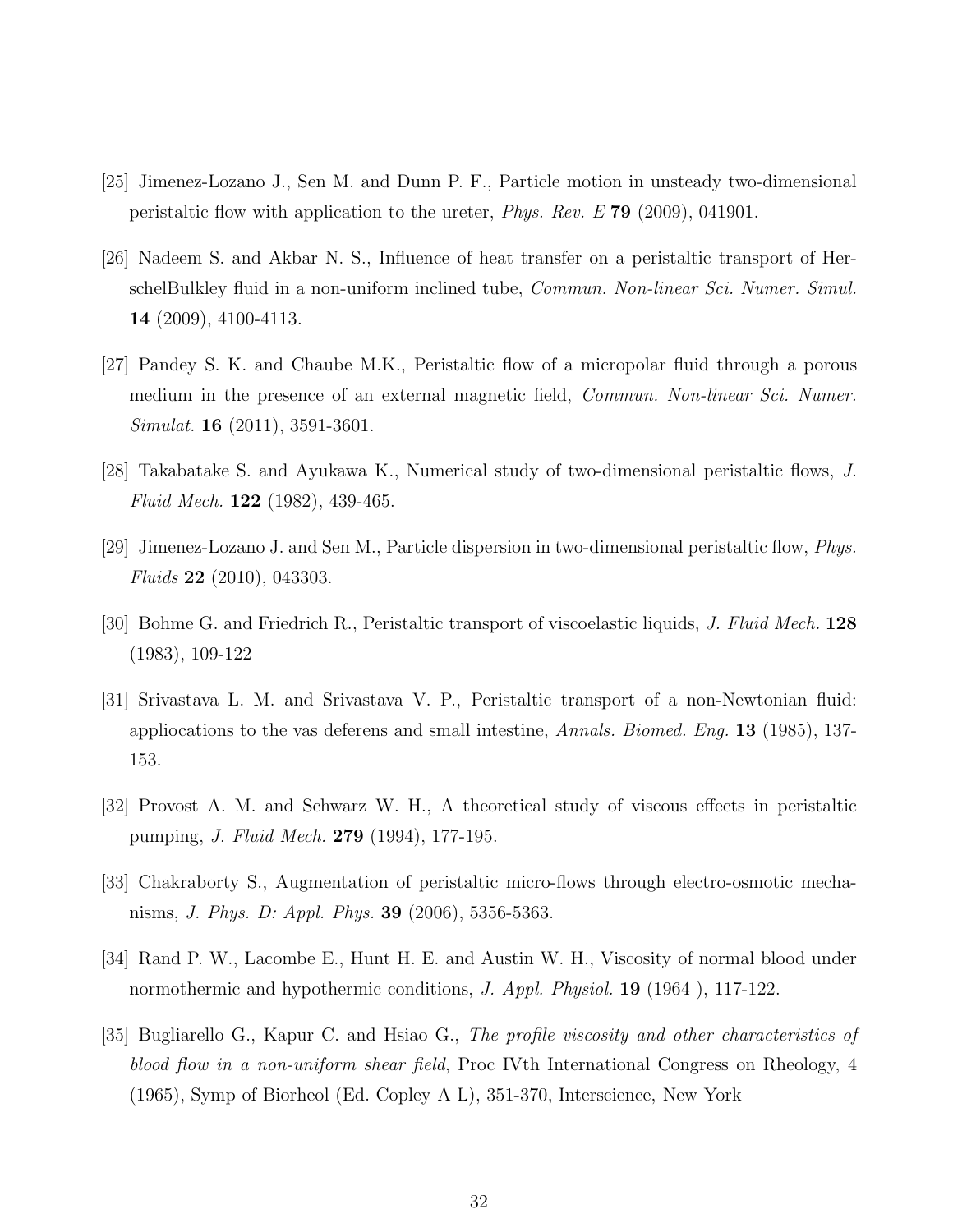- [36] Chien S., Usami S., Taylor H. M., Lundberg J. L. and Gregerson M. T., Effects of hematocrit and plasma proteins on human blood rheology at low shear rates, *J. Appl. Physiol.* 21 (1966), 81-87.
- [37] Charm S. E. and Kurland G. S., Viscometry of human blood for shear rates of 0-100, 000 sec<sup>−</sup><sup>1</sup> , *Nature* 206 (1965), 617-629.
- [38] Charm S. E. and Kurland G. S., *Blood Flow and Microcirculation*, New York: John Wiley (1974).
- [39] Merrill F. W., Benis A. M., Gilliland E. R., Sherwood T. K. and Salzman E. W., Pressure flow relations of human blood in hollow fibers at low flow rates, *J. Appl. Physiol.* 20 (1965), 954-967.
- [40] Scott-Blair G. W. and Spanner D. C., *An Introduction to Bioreheology*, Elsevier, Amsterdam (1974).
- [41] Fung Y. C., *Biomechanics, Mechanical Properties of Living Tissues*, Springer Verlag, New York (1981).
- [42] White F. M., *Viscous Fluid Flow*, McGraw-Hill, New York (1974).
- [43] Xue H., The modified Casson's equation and its application to pipe flows of shear thickening fluid, *Acta Mech. Sinica* 21 (2005), 243-248.
- [44] Wiedman M. P., Dimensions of blood vessels from distributing artery to collecting vein, *Circ. Research* 12 (1963), 375-381.
- [45] Wiederhielm C. A., *Analysis of small vessel function, In Physical Bases of Circulatory Transport: Regulation and Exchange, edited by Reeve, E. B. and Guyton, A. C., 313-326* W. B.Saunders, Philadelphia (1967).
- [46] Lee J. S. and Fung Y. C., Flow in non-uniform small blood vessels, *Microvas. Research* 3 (1971), 272-287.
- [47] Gupta B. B. and Seshadri V. J., Peristaltic pumping in non-uniform tubes, *J. Biomech.* 9 (1976), 105-109.